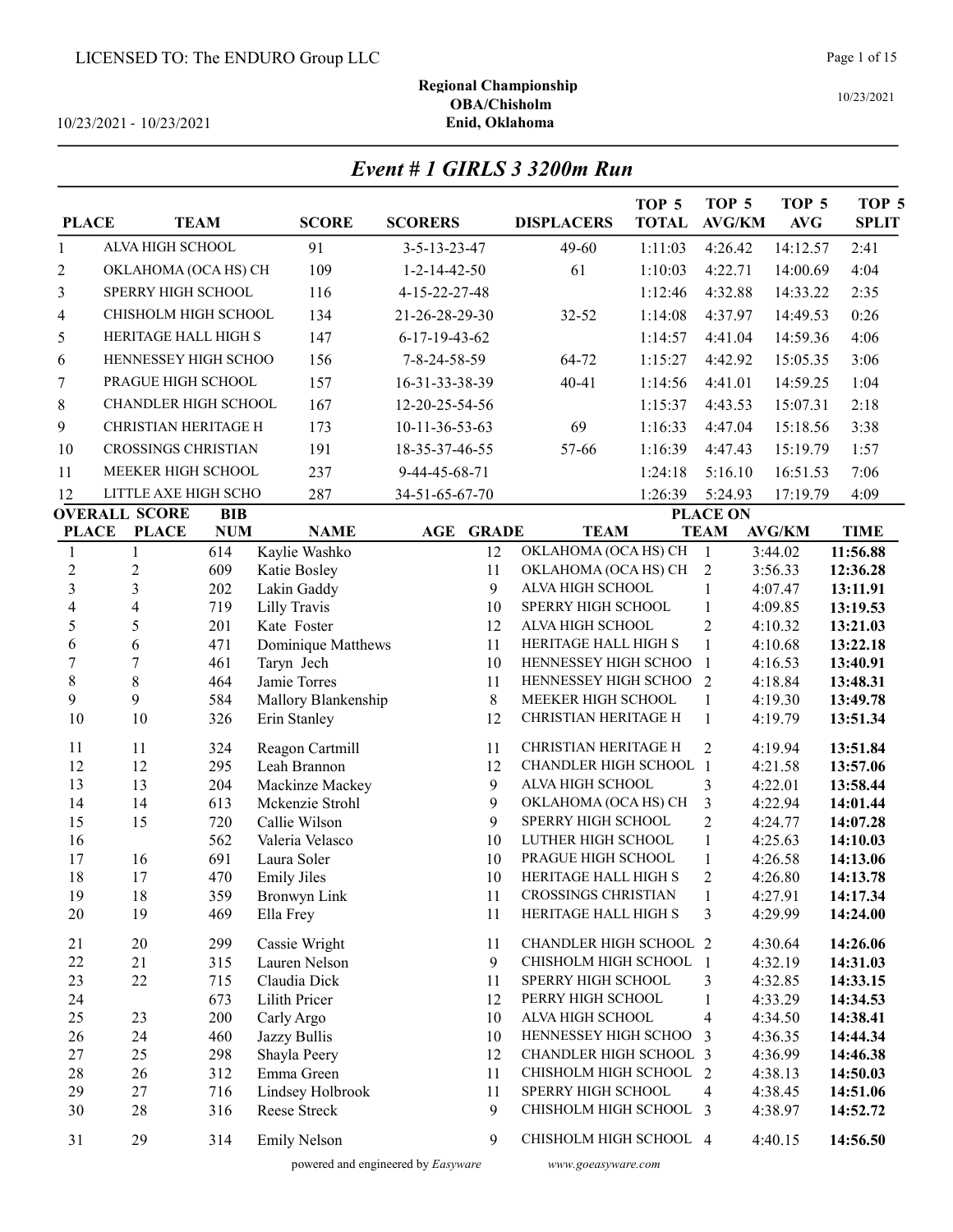# Regional Championship OBA/Chisholm<br>Enid, Oklahoma

10/23/2021 - 10/23/2021

|         |        |     |                         |    | Little T 1 J1RLD 9 92001 Run |                         |         |          |
|---------|--------|-----|-------------------------|----|------------------------------|-------------------------|---------|----------|
| 32      | 30     | 313 | Emma Kruska             | 9  | CHISHOLM HIGH SCHOOL 5       |                         | 4:40.43 | 14:57.40 |
| 33      |        | 560 | Addison Harris          | 10 | LUTHER HIGH SCHOOL           | $\overline{c}$          | 4:40.79 | 14:58.56 |
| 34      | 31     | 689 | Makenlee Shieldnight    | 12 | PRAGUE HIGH SCHOOL           | $\overline{2}$          | 4:42.35 | 15:03.53 |
| 35      | 32     | 310 | Anna Burns              | 9  | CHISHOLM HIGH SCHOOL         | 6                       | 4:42.63 | 15:04.43 |
| 36      | 33     | 690 | Desaray Robinson        | 10 | PRAGUE HIGH SCHOOL           | 3                       | 4:43.41 | 15:06.94 |
| 37      | 34     | 549 | <b>Brailey Houseman</b> | 10 | LITTLE AXE HIGH SCHO         | $\mathbf{1}$            | 4:43.83 | 15:08.28 |
| 38      | 35     | 357 | Avery Brown             | 12 | <b>CROSSINGS CHRISTIAN</b>   | $\overline{c}$          | 4:44.06 | 15:09.02 |
| 39      | 36     | 329 | Hope White              | 9  | CHRISTIAN HERITAGE H         | $\overline{\mathbf{3}}$ | 4:44.32 | 15:09.84 |
| 40      | 37     | 360 | Rachel Mulder           | 11 | <b>CROSSINGS CHRISTIAN</b>   | 3                       | 4:45.58 | 15:13.88 |
| 41      | 38     | 687 | Payton Camren           | 12 | PRAGUE HIGH SCHOOL           | 4                       | 4:46.08 | 15:15.47 |
| 42      | 39     | 692 | Ayleen Vasquez          | 11 | PRAGUE HIGH SCHOOL           | 5                       | 4:46.64 | 15:17.25 |
| 43      | 40     | 688 | Breeana Hayes           | 10 | PRAGUE HIGH SCHOOL           | 6                       | 4:46.97 | 15:18.31 |
| 44      | 41     | 686 | Emma Brill              | 10 | PRAGUE HIGH SCHOOL           | 7                       | 4:49.65 | 15:26.91 |
| 45      | 42     | 612 | Cianne Knowles          | 10 | OKLAHOMA (OCA HS) CH         | 4                       | 4:49.84 | 15:27.50 |
| 46      | 43     | 473 | Lucille Sullivan        | 11 | HERITAGE HALL HIGH S         | 4                       | 4:50.08 | 15:28.28 |
| 47      | 44     | 585 | Felicia Heinicke        | 11 | MEEKER HIGH SCHOOL           | $\overline{c}$          | 4:50.37 | 15:29.21 |
| 48      | 45     | 587 | Abby Smith              | 12 | MEEKER HIGH SCHOOL           | 3                       | 4:54.82 | 15:43.44 |
| 49      | 46     | 362 | Ashleigh Wang           | 10 | <b>CROSSINGS CHRISTIAN</b>   | 4                       | 4:55.10 | 15:44.34 |
| 50      | 47     | 206 | Mya Williams            | 9  | ALVA HIGH SCHOOL             | 5                       | 4:57.84 | 15:53.09 |
| 51      | 48     | 717 | Kaylee Moore            | 11 | SPERRY HIGH SCHOOL           | 5                       | 4:58.47 | 15:55.12 |
| 52      | 49     | 203 | Grace Gore              | 10 | ALVA HIGH SCHOOL             | 6                       | 4:58.67 | 15:55.75 |
| 53      | 50     | 611 | Ashlyn Glavan           | 12 | OKLAHOMA (OCA HS) CH         | 5                       | 5:00.43 | 16:01.38 |
| 54      | 51     | 550 | Ainsley Jennings        | 9  | LITTLE AXE HIGH SCHO         | $\overline{2}$          | 5:01.28 | 16:04.12 |
| 55      | 52     | 311 | Josslyn McDaniel        | 11 | CHISHOLM HIGH SCHOOL         | 7                       | 5:02.27 | 16:07.28 |
| 56      | 53     | 328 | Gwyn Wells              | 11 | CHRISTIAN HERITAGE H         | 4                       | 5:03.11 | 16:09.97 |
| 57      | 54     | 293 | Ally Baxter             | 10 | CHANDLER HIGH SCHOOL 4       |                         | 5:03.53 | 16:11.31 |
| 58      | 55     | 358 | Mollie Fowler           | 9  | <b>CROSSINGS CHRISTIAN</b>   | 5                       | 5:04.50 | 16:14.41 |
| 59      | 56     | 297 | Tatum Crouch            | 9  | CHANDLER HIGH SCHOOL 5       |                         | 5:04.93 | 16:15.78 |
| 60      | 57     | 356 | Carley Atchley          | 12 | <b>CROSSINGS CHRISTIAN</b>   | 6                       | 5:07.50 | 16:24.03 |
| 61      | 58     | 465 | Karci Vadder            | 10 | HENNESSEY HIGH SCHOO         | $\overline{4}$          | 5:07.94 | 16:25.44 |
| 62      |        | 561 | Kylee Nichols           | 11 | LUTHER HIGH SCHOOL           | 3                       | 5:11.72 | 16:37.53 |
| 63      | 59     | 463 | Brooke Sims             | 10 | HENNESSEY HIGH SCHOO         | 5                       | 5:14.93 | 16:47.78 |
| 64      | 60     | 205 | Norah Scarbrough        | 11 | ALVA HIGH SCHOOL             | 7                       | 5:20.84 | 17:06.69 |
| 65      |        | 499 | Victoria Morales        | 9  | JONES HIGH SCHOOL            | $\mathbf{1}$            | 5:23.29 | 17:14.53 |
| 66      | 61     | 610 | Lena Givens             | 11 | OKLAHOMA (OCA HS) CH         | 6                       | 5:25.74 | 17:22.38 |
| 67      | 62     | 472 | Madeline Mckone         | 11 | HERITAGE HALL HIGH S         | 5                       | 5:27.67 | 17:28.56 |
| 68      | 63     | 325 | Cecilia Rozek           | 11 | <b>CHRISTIAN HERITAGE H</b>  | 5                       | 5:28.06 | 17:29.81 |
| 69      | 64     | 466 | Marisol Valles          | 9  | HENNESSEY HIGH SCHOO         | 6                       | 5:29.18 | 17:33.38 |
| 70      | 65     | 551 | Lilly Knapp             | 11 | LITTLE AXE HIGH SCHO         | 3                       | 5:36.21 | 17:55.88 |
| 71      | 66     | 361 | Julianne Richards       | 10 | <b>CROSSINGS CHRISTIAN</b>   | 7                       | 5:39.66 | 18:06.94 |
| 72      | 67     | 547 | Mackenzie Clagg         | 9  | LITTLE AXE HIGH SCHO         | 4                       | 5:41.39 | 18:12.47 |
| 73      | 68     | 586 | Zoe Randall             | 9  | MEEKER HIGH SCHOOL           | 4                       | 5:43.39 | 18:18.88 |
| 74      | 69     | 327 | Maggie Steelman         | 10 | CHRISTIAN HERITAGE H         | 6                       | 5:46.53 | 18:28.91 |
| 75      | 70     | 552 | Angelica Morales        | 9  | LITTLE AXE HIGH SCHO         | 5                       | 6:01.94 | 19:18.22 |
| 76      | 71     | 588 | Calista Treat           | 11 | MEEKER HIGH SCHOOL           | 5                       | 6:32.61 | 20:56.38 |
| $77 \,$ | $72\,$ | 462 | Araceli Lopez           | 10 | HENNESSEY HIGH SCHOO         | 7                       | 6:54.77 | 22:07.28 |

### Event # 1 GIRLS 3 3200m Run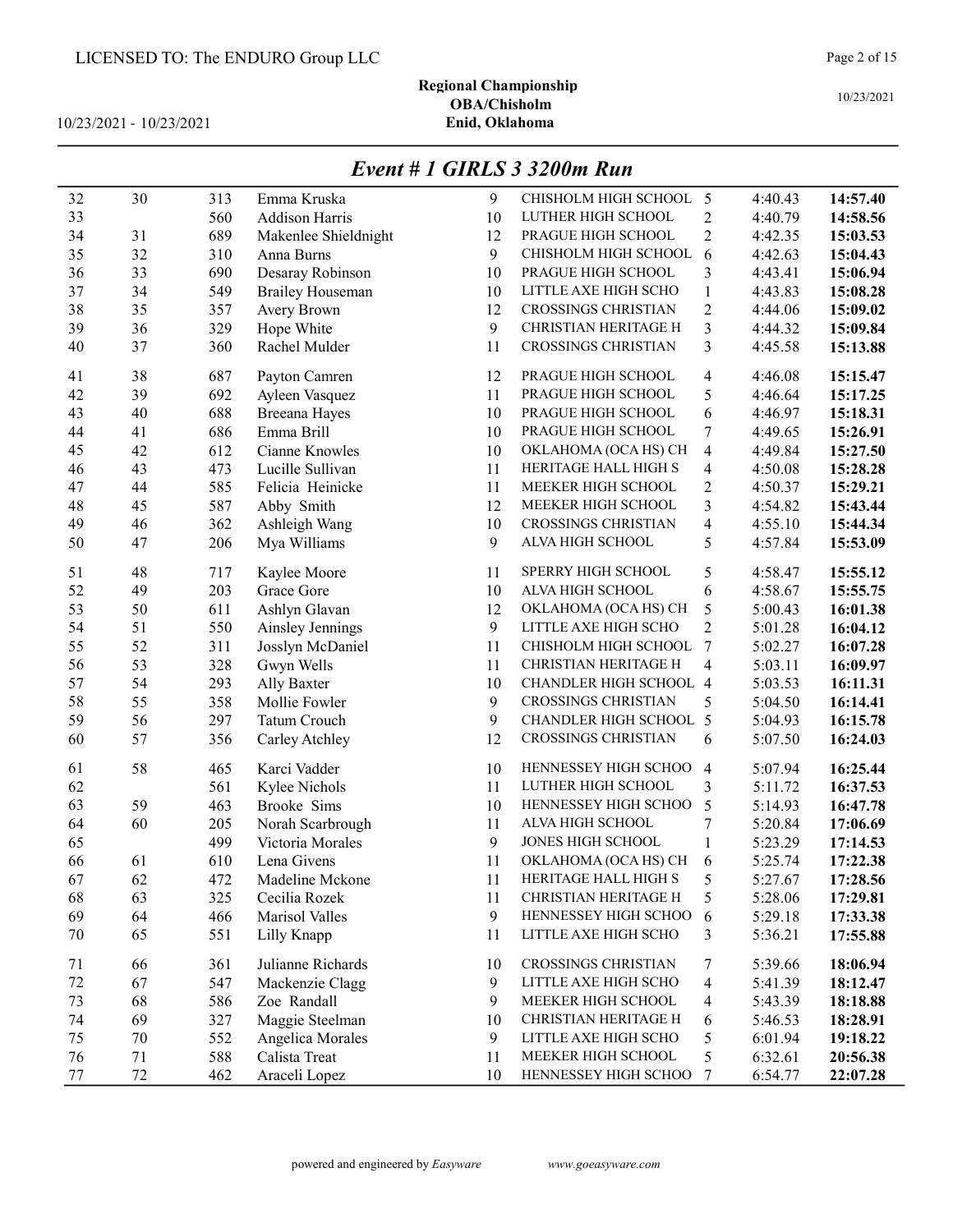10/23/2021 - 10/23/2021

| Event # 2 BOYS 3 5Km Run |  |
|--------------------------|--|
|--------------------------|--|

| <b>PLACE</b>     | <b>TEAM</b>                |            | <b>SCORE</b>           | <b>SCORERS</b>                 | <b>DISPLACERS</b>          | TOP <sub>5</sub><br><b>TOTAL</b> | TOP 5<br><b>AVG/KM</b>   | TOP <sub>5</sub><br><b>AVG</b> | TOP 5<br><b>SPLIT</b> |
|------------------|----------------------------|------------|------------------------|--------------------------------|----------------------------|----------------------------------|--------------------------|--------------------------------|-----------------------|
| 1                | HERITAGE HALL HIGH S       |            | 59                     | $2 - 4 - 5 - 18 - 30$          | $31 - 36$                  | 1:35:28                          | 4:41.04                  | 19:05.62                       | 3:24                  |
| $\boldsymbol{2}$ | CHISHOLM HIGH SCHOOL       |            | 76                     | $10-13-16-17-20$               | $25 - 50$                  | 1:38:25                          | 4:37.97                  | 19:41.02                       | 0:59                  |
| 3                | MEEKER HIGH SCHOOL         |            | 98                     | $1 - 3 - 21 - 27 - 46$         | 47-67                      | 1:37:42                          | 5:16.10                  | 19:32.50                       | 5:06                  |
| 4                | OKLAHOMA (OCA HS) CH       |            | 124                    | 6-9-34-37-38                   | 45-57                      | 1:41:48                          | 4:22.71                  | 20:21.68                       | 2:24                  |
|                  |                            |            |                        |                                |                            |                                  |                          |                                |                       |
| 5                | JONES HIGH SCHOOL          |            | 129                    | 7-8-23-32-59                   | 60-68                      | 1:42:47                          | 4:06.69                  | 20:33.46                       | 4:41                  |
| 6                | CHRISTIAN HERITAGE H       |            | 145                    | 14-22-24-41-44                 | 63-66                      | 1:43:16                          | 4:47.04                  | 20:39.29                       | 2:25                  |
| $\sqrt{ }$       | <b>CROSSINGS CHRISTIAN</b> |            | 164                    | 11-12-42-48-51                 | 52-55                      | 1:45:21                          | 4:47.43                  | 21:04.18                       | 3:30                  |
| 8                | LITTLE AXE HIGH SCHO       |            | 172                    | 26-29-35-39-43                 | $49 - 61$                  | 1:45:21                          | 5:24.93                  | 21:04.17                       | 1:14                  |
| 9                | LUTHER HIGH SCHOOL         |            | 198                    | 19-28-33-56-62                 | 64                         | 1:49:34                          | 4:22.96                  | 21:54.82                       | 4:57                  |
| 10               | ALVA HIGH SCHOOL           |            | 220                    | 15-40-53-54-58                 | 65                         | 1:50:09                          | 4:26.42                  | 22:01.79                       | 4:09                  |
|                  | <b>OVERALL SCORE</b>       | <b>BIB</b> |                        |                                |                            |                                  | <b>PLACE ON</b>          |                                |                       |
| <b>PLACE</b>     | <b>PLACE</b>               | <b>NUM</b> | <b>NAME</b>            | <b>GRADE</b><br>$\mathbf{AGE}$ | <b>TEAM</b>                |                                  | <b>TEAM</b>              | <b>AVG/KM</b>                  | <b>TIME</b>           |
| $\mathbf{1}$     | 1                          | 593        | Riley Randall          | 11                             | <b>MEEKER HIGH SCHOOL</b>  |                                  | $\mathbf{1}$             | 3:25.80                        | 17:09.03              |
| $\sqrt{2}$       | $\overline{c}$             | 476        | Jackson Fowler         | 11                             | HERITAGE HALL HIGH S       |                                  | $\mathbf{1}$             | 3:28.00                        | 17:20.00              |
| 3                | $\overline{3}$             | 589        | <b>Braxton Bussell</b> | 11                             | MEEKER HIGH SCHOOL         |                                  | $\overline{c}$           | 3:32.07                        | 17:40.38              |
| $\overline{4}$   | $\overline{4}$             | 474        | Caysen Argo            | 9                              | HERITAGE HALL HIGH S       |                                  | $\overline{2}$           | 3:41.65                        | 18:28.25              |
| 5                | 5                          | 475        | Will Blalock           | 10                             | HERITAGE HALL HIGH S       |                                  | 3                        | 3:46.10                        | 18:50.50              |
| 6                | 6                          | 621        | Chase Watterson        | 10                             | OKLAHOMA (OCA HS) CH       |                                  | $\mathbf{1}$             | 3:47.23                        | 18:56.15              |
| $\overline{7}$   | $\sqrt{ }$                 | 506        | Ripken Wallace         | 10                             | JONES HIGH SCHOOL          |                                  | $\mathbf{1}$             | 3:47.89                        | 18:59.47              |
| 8                | $8\,$                      | 505        | Joseph Walker          | 10                             | JONES HIGH SCHOOL          |                                  | $\overline{2}$           | 3:48.06                        | 19:00.34              |
| 9                | 9                          | 615        | Corben Knowles         | 11                             | OKLAHOMA (OCA HS) CH       |                                  | $\overline{2}$           | 3:48.23                        | 19:01.15              |
| 10               | 10                         | 320        | Owen Clark             | 9                              | CHISHOLM HIGH SCHOOL       |                                  | $\overline{1}$           | 3:50.08                        | 19:10.44              |
| 11               | 11                         | 365        | Nathan Bond            | 11                             | <b>CROSSINGS CHRISTIAN</b> |                                  | 1                        | 3:50.75                        | 19:13.75              |
| 12               | 12                         | 368        | Luke Mcgarraugh        | 10                             | <b>CROSSINGS CHRISTIAN</b> |                                  | $\overline{2}$           | 3:51.36                        | 19:16.84              |
| 13               | 13                         | 322        | Malachi Hisey          | 10                             | CHISHOLM HIGH SCHOOL       |                                  | $\overline{2}$           | 3:52.30                        | 19:21.50              |
| 14               | 14                         | 332        | Garrison Martin        | 12                             | CHRISTIAN HERITAGE H       |                                  | $\mathbf{1}$             | 3:52.98                        | 19:24.91              |
| 15               | 15                         | 213        | Daxton Williams        | 10                             | ALVA HIGH SCHOOL           |                                  | $\mathbf{1}$             | 3:53.25                        | 19:26.28              |
| 16               | 16                         | 318        | Ethan Carpenter        | 12                             | CHISHOLM HIGH SCHOOL       |                                  | 3                        | 3:57.00                        | 19:45.00              |
| 17               | 17                         | 319        | <b>Trenton Cheslic</b> | 10                             | CHISHOLM HIGH SCHOOL       |                                  | $\overline{4}$           | 3:59.57                        | 19:57.88              |
| 18               |                            | 694        | Ethan Harkness         | 10                             | PRAGUE HIGH SCHOOL         |                                  | 1                        | 4:00.55                        | 20:02.75              |
| 19               | 18                         | 478        | Will Porter            | 9                              | HERITAGE HALL HIGH S       |                                  | 4                        | 4:00.88                        | 20:04.44              |
| 20               | 19                         | 568        | Braden McNair          | 9                              | LUTHER HIGH SCHOOL         |                                  | $\mathbf{1}$             | 4:00.93                        | 20:04.68              |
| 21               | $20\,$                     | 323        | Diego Sanabria         | 10                             | CHISHOLM HIGH SCHOOL 5     |                                  |                          | 4:02.06                        | 20:10.31              |
| 22               | 21                         | 595        | Asa Watham             | 9                              | MEEKER HIGH SCHOOL         |                                  | 3                        | 4:02.38                        | 20:11.94              |
| 23               | 22                         | 331        | Jacob Kerbo            | 10                             | CHRISTIAN HERITAGE H       |                                  | $\overline{c}$           | 4:02.72                        | 20:13.62              |
| 24               | 23                         | 501        | Hunter Irvine          | 12                             | JONES HIGH SCHOOL          |                                  | 3                        | 4:03.00                        | 20:15.03              |
| 25               | 24                         | 334        | Noah Steelman          | 12                             | CHRISTIAN HERITAGE H       |                                  | 3                        | 4:03.06                        | 20:15.34              |
| 26               | 25                         | 321        | Karsen Hennigh         | 9                              | CHISHOLM HIGH SCHOOL       |                                  | 6                        | 4:04.16                        | 20:20.84              |
| 27               | 26                         | 555        | Victor Lopez           | 10                             | LITTLE AXE HIGH SCHO       |                                  | 1                        | 4:05.06                        | 20:25.31              |
| 28               | 27                         | 590        | Johnny Butler          | 11                             | MEEKER HIGH SCHOOL         |                                  | $\overline{\mathcal{A}}$ | 4:05.13                        | 20:25.68              |
| 29               | 28                         | 563        | <b>Brady Allen</b>     | 12                             | LUTHER HIGH SCHOOL         |                                  | $\overline{c}$           | 4:07.28                        | 20:36.44              |
| $30\,$           | 29                         | 559        | Halen Thompson         | 11                             | LITTLE AXE HIGH SCHO       |                                  | $\overline{c}$           | 4:07.95                        | 20:39.75              |
| 31               | 30                         | 480        | Calvin Zenner          | 10                             | HERITAGE HALL HIGH S       |                                  | 5                        | 4:08.98                        | 20:44.91              |
| 32               | 31                         | 477        | Ethan Lagere           | 10                             | HERITAGE HALL HIGH S       |                                  | 6                        | 4:09.78                        | 20:48.94              |
| 33               | 32                         | 504        | Jair Quinonez          | 9                              | JONES HIGH SCHOOL          |                                  | 4                        | 4:10.25                        | 20:51.28              |
|                  |                            |            |                        |                                |                            |                                  |                          |                                |                       |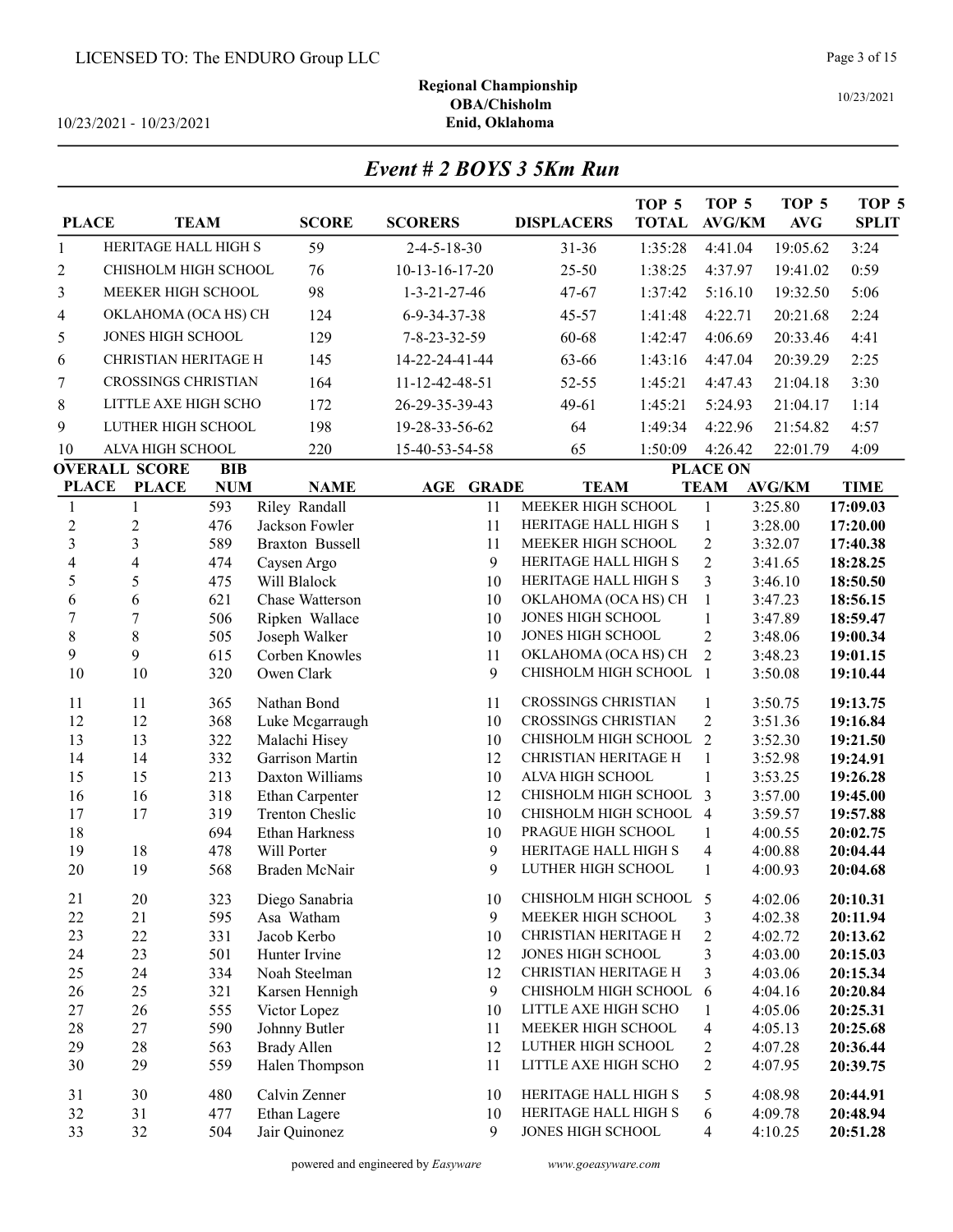# Regional Championship OBA/Chisholm<br>Enid, Oklahoma

10/23/2021 - 10/23/2021

# Event # 2 BOYS 3 5Km Run

| 34       | 33 | 567        | <b>Bradley Gilliland</b>      | 10       | LUTHER HIGH SCHOOL                         | 3                        | 4:10.49            | 20:52.46 |
|----------|----|------------|-------------------------------|----------|--------------------------------------------|--------------------------|--------------------|----------|
| 35       |    | 301        | Chace Massie                  | 11       | <b>CHANDLER HIGH SCHOOL 1</b>              |                          | 4:10.58            | 20:52.93 |
| 36       | 34 | 619        | Walker Sharp                  | 11       | OKLAHOMA (OCA HS) CH                       | 3                        | 4:14.33            | 21:11.66 |
| 37       | 35 | 554        | Bryan Doshier                 | 10       | LITTLE AXE HIGH SCHO                       | 3                        | 4:14.38            | 21:11.93 |
| 38       | 36 | 479        | <b>Braxton Winters</b>        | 12       | HERITAGE HALL HIGH S                       | $\tau$                   | 4:15.15            | 21:15.78 |
| 39       | 37 | 618        | Maverick Schoonover           | 11       | OKLAHOMA (OCA HS) CH                       | $\overline{\mathbf{4}}$  | 4:15.77            | 21:18.88 |
| 40       | 38 | 616        | Carson Mauck                  | 11       | OKLAHOMA (OCA HS) CH                       | 5                        | 4:16.11            | 21:20.59 |
|          |    |            |                               |          |                                            |                          |                    |          |
| 41       | 39 | 558        | Jayson Thomas                 | 12       | LITTLE AXE HIGH SCHO                       | 4                        | 4:16.76            | 21:23.81 |
| 42       | 40 | 207        | Andrew Barton                 | 11       | ALVA HIGH SCHOOL                           | $\overline{c}$           | 4:16.81            | 21:24.09 |
| 43       | 41 | 336        | Eli Vogler                    | 10       | CHRISTIAN HERITAGE H                       | $\overline{4}$           | 4:18.43            | 21:32.18 |
| 44       | 42 | 364        | Christopher Billy             | 10       | CROSSINGS CHRISTIAN                        | 3                        | 4:19.54            | 21:37.72 |
| 45       | 43 | 557        | JD Oliver                     | 9        | LITTLE AXE HIGH SCHO                       | 5                        | 4:20.01            | 21:40.06 |
| 46       |    | 300        | Elihu Davis                   | 12       | CHANDLER HIGH SCHOOL 2                     |                          | 4:20.91            | 21:44.56 |
| 47       | 44 | 330        | Stephen Cain                  | 9        | CHRISTIAN HERITAGE H                       | 5                        | 4:22.08            | 21:50.44 |
| 48       | 45 | 617        | Carter Owen                   | 11       | OKLAHOMA (OCA HS) CH                       | 6                        | 4:24.46            | 22:02.34 |
| 49       |    | 674        | Kel Pearson                   | 10       | PERRY HIGH SCHOOL                          | $\mathbf{1}$             | 4:25.86            | 22:09.31 |
| 50       | 46 | 594        | Devin Sligar                  | 11       | MEEKER HIGH SCHOOL                         | 5                        | 4:27.09            | 22:15.47 |
| 51       |    | 722        | Remington Reimer              | 10       | SPERRY HIGH SCHOOL                         | 1                        | 4:27.17            | 22:15.87 |
| 52       | 47 | 591        | Cayde Kerensky                | 10       | MEEKER HIGH SCHOOL                         | 6                        | 4:28.28            | 22:21.41 |
| 53       | 48 | 367        | Will Graham                   | 9        | <b>CROSSINGS CHRISTIAN</b>                 | $\overline{\mathbf{4}}$  | 4:29.62            | 22:28.12 |
| 54       |    | 723        | Layne Waller                  | 12       | SPERRY HIGH SCHOOL                         | $\overline{2}$           | 4:30.19            | 22:30.97 |
| 55       |    | 302        | Kobe Smith                    | 11       | CHANDLER HIGH SCHOOL                       | 3                        | 4:30.53            | 22:32.66 |
| 56       | 49 | 556        | Braiden Mcbride               | 10       | LITTLE AXE HIGH SCHO                       | 6                        | 4:31.35            | 22:36.75 |
| 57       | 50 | 317        | Ben Bearden                   | 9        | CHISHOLM HIGH SCHOOL                       | 7                        | 4:31.68            | 22:38.41 |
| 58       | 51 | 363        | Spencer Barnhill              | 11       | <b>CROSSINGS CHRISTIAN</b>                 | 5                        | 4:32.89            | 22:44.47 |
| 59       | 52 | 369        | Cooper Stillick               | 10       | <b>CROSSINGS CHRISTIAN</b>                 | 6                        | 4:33.07            | 22:45.37 |
| 60       | 53 | 210        | Evan Ferguson                 | 9        | ALVA HIGH SCHOOL                           | 3                        | 4:33.62            | 22:48.12 |
|          |    |            |                               |          |                                            |                          |                    |          |
| 61       | 54 | 209        | Sage Campbell                 | 10       | ALVA HIGH SCHOOL                           | 4                        | 4:34.93            | 22:54.66 |
| 62       | 55 | 366        | Patrick Coulter               | 10       | CROSSINGS CHRISTIAN                        | 7                        | 4:35.32            | 22:56.62 |
| 63       | 56 | 564        | <b>Tyler Casio</b>            | 10       | LUTHER HIGH SCHOOL                         | $\overline{4}$           | 4:35.70            | 22:58.50 |
| 64       | 57 | 620        | Kaedyn Smith                  | 10       | OKLAHOMA (OCA HS) CH                       | 7                        | 4:42.11            | 23:30.56 |
| 65       | 58 | 208        | Logan Burglin                 | 9        | ALVA HIGH SCHOOL                           | 5                        | 4:43.16            | 23:35.84 |
| 66       | 59 | 503        | Berto Medicinebirdbusby       | 9        | JONES HIGH SCHOOL                          | 5                        | 4:44.23            | 23:41.18 |
| 67       | 60 | 500        | Walker Braxton                | 10       | JONES HIGH SCHOOL                          | 6                        | 4:48.23            | 24:01.18 |
| 68       | 61 | 553        | Julian Calderon               | 11       | LITTLE AXE HIGH SCHO                       | 7                        | 4:48.33            | 24:01.65 |
| 69       |    | 693        | Jake Brownfield               | 12       | PRAGUE HIGH SCHOOL                         | $\overline{c}$           | 4:52.21            | 24:21.09 |
| 70       |    | 724        | Caleb Wiles                   | 10       | SPERRY HIGH SCHOOL                         | 3                        | 4:59.40            | 24:57.00 |
| 71       | 62 | 566        | Karel Friend                  | 10       | LUTHER HIGH SCHOOL                         |                          | 5:00.40            | 25:02.03 |
| $72\,$   |    |            | <b>Easton Guest</b>           | 12       | SPERRY HIGH SCHOOL                         | 5                        |                    |          |
| 73       | 63 | 721<br>333 | Caleb Scales                  | 10       | CHRISTIAN HERITAGE H                       | $\overline{\mathcal{A}}$ | 5:01.33<br>5:01.46 | 25:06.66 |
|          |    |            |                               |          | LUTHER HIGH SCHOOL                         | 6                        |                    | 25:07.34 |
| 74<br>75 | 64 | 569        | Tristan Rumpl                 | 12       | TULSA (HIGH) SCHOOL-                       | 6                        | 5:05.14            | 25:25.72 |
| 76       |    | 738        | Stephen Lucas<br>Andrew Soler | 12<br>12 | PRAGUE HIGH SCHOOL                         | $\mathbf{1}$             | 5:06.91            | 25:34.59 |
|          |    | 695        |                               |          | ALVA HIGH SCHOOL                           | $\mathfrak{Z}$           | 5:17.83            | 26:29.15 |
| $77 \,$  | 65 | 211        | AJ Minjares                   | 11       | CHRISTIAN HERITAGE H                       | 6                        | 5:18.81            | 26:34.09 |
| $78\,$   | 66 | 335        | Jayden Vann                   | 11       |                                            | 7                        | 5:28.46            | 27:22.34 |
| 79       |    | 736        | Jacob Andrews                 | 9        | TULSA (HIGH) SCHOOL-<br>MEEKER HIGH SCHOOL | $\overline{c}$           | 5:34.86            | 27:54.31 |
| $80\,$   | 67 | 592        | Corbin Maggard                | 9        |                                            | $\tau$                   | 5:50.36            | 29:11.84 |
| 81       | 68 | 502        | <b>Ryder Loggins</b>          | 9        | JONES HIGH SCHOOL                          | $\tau$                   | 6:24.90            | 32:04.53 |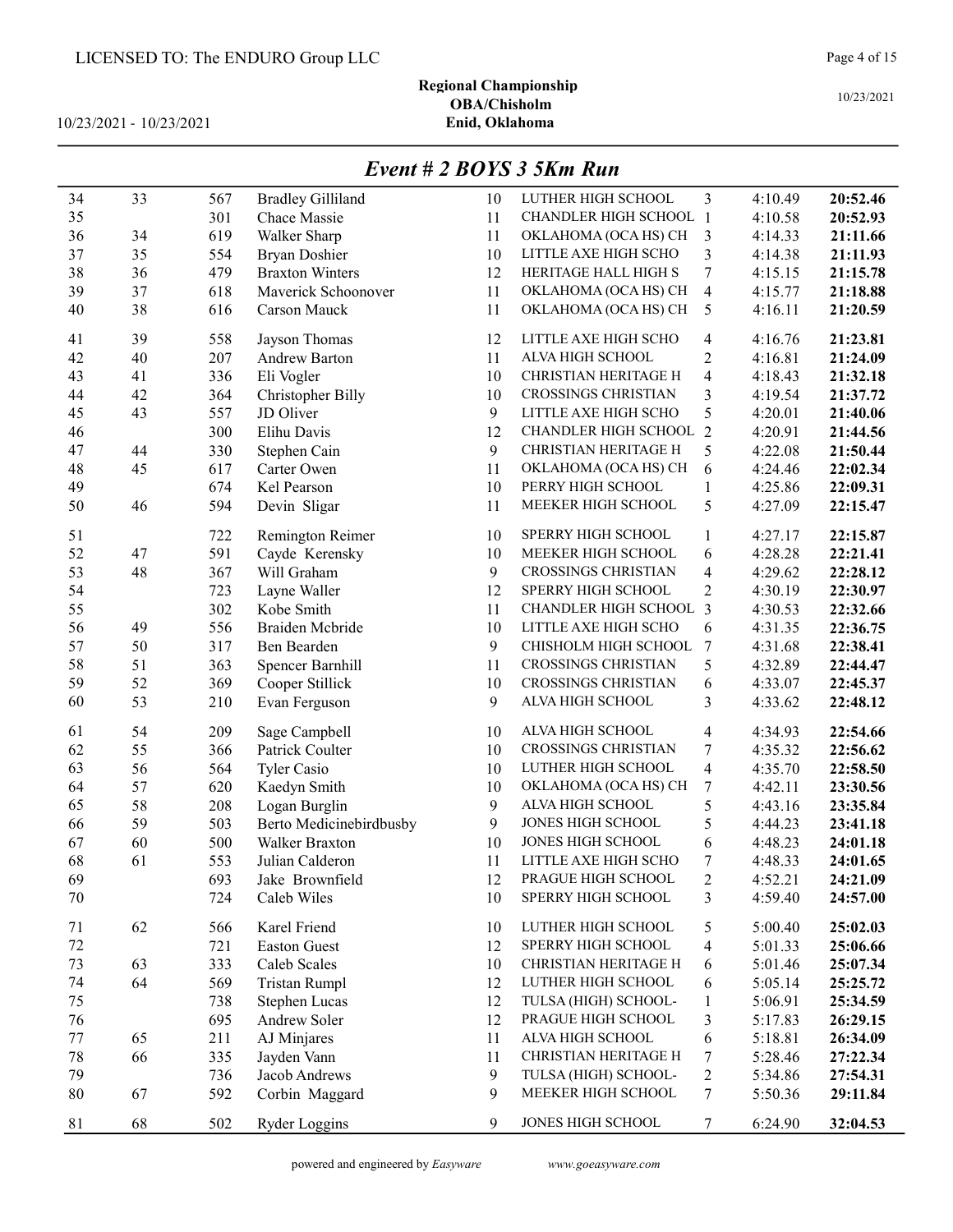10/23/2021 - 10/23/2021

#### 10/23/2021

Regional Championship OBA/Chisholm<br>Enid, Oklahoma

Event # 3 GIRLS 4 3200m Run

| <b>PLACE</b>     |                            | <b>TEAM</b> | <b>SCORE</b>                     | <b>SCORERS</b>                 | <b>DISPLACERS</b>                                | TOP <sub>5</sub><br><b>TOTAL</b> | TOP <sub>5</sub><br><b>AVG/KM</b> | TOP <sub>5</sub><br><b>AVG</b> | TOP <sub>5</sub><br><b>SPLIT</b> |
|------------------|----------------------------|-------------|----------------------------------|--------------------------------|--------------------------------------------------|----------------------------------|-----------------------------------|--------------------------------|----------------------------------|
| 1                | PAULS VALLEY HIGH SC       |             | 57                               | $2 - 3 - 6 - 18 - 28$          | 42-49                                            | 1:06:13                          | 4:08.30                           | 13:14.56                       | 1:45                             |
| $\overline{c}$   | OKLAHOMA (OCS HS) CH       |             | 66                               | 4-7-14-19-22                   | $33 - 35$                                        | 1:06:54                          | 4:10.90                           | 13:22.89                       | 1:05                             |
| 3                | KINGFISHER HIGH SCHO       |             | 69                               | $5 - 12 - 15 - 17 - 20$        | 30-40                                            | 1:07:03                          | 4:11.42                           | 13:24.56                       | 0:56                             |
| 4                | ANADARKO HIGH SCHOOL       |             | 105                              | 8-10-24-25-38                  | $41 - 46$                                        | 1:08:58                          | 4:18.64                           | 13:47.66                       | 1:39                             |
| 5                | PERKINS-TRYON HIGH S       |             | 141                              | 21-23-31-32-34                 | 44-47                                            | 1:11:26                          | 4:27.86                           | 14:17.15                       | 0:38                             |
| 6                | TUTTLE HIGH SCHOOL         |             | 160                              | 1-13-29-56-61                  | $62 - 63$                                        | 1:12:09                          | 4:30.54                           | 14:25.74                       | 3:51                             |
| $\sqrt{ }$       | SKIATOOK HIGH SCHOOL       |             | 174                              | $16 - 26 - 27 - 51 - 54$       | 58-71                                            | 1:13:02                          | 4:33.88                           | 14:36.43                       | 2:03                             |
| 8                | <b>CUSHING HIGH SCHOOL</b> |             | 184                              | 11-36-39-48-50                 | 57-60                                            | 1:13:21                          | 4:35.03                           | 14:40.10                       | 2:14                             |
| 9                | WEATHERFORD HIGH SCH       |             | 232                              | 9-43-55-59-66                  | 69                                               | 1:16:28                          | 4:46.72                           | 15:17.53                       | 3:39                             |
| 10               | MANNFORD HIGH SCHOOL       |             | 283                              | 37-45-64-67-70                 | 72                                               | 1:21:15                          | 5:04.65                           | 16:14.90                       | 2:56                             |
| 11               | ELK CITY HIGH SCHOOL       |             | 311                              | 52-53-65-68-73                 |                                                  | 1:23:13                          | 5:12.04                           | 16:38.55                       | 2:24                             |
|                  | <b>OVERALL SCORE</b>       | <b>BIB</b>  |                                  |                                |                                                  |                                  | <b>PLACE ON</b>                   |                                |                                  |
| <b>PLACE</b>     | <b>PLACE</b>               | <b>NUM</b>  | <b>NAME</b>                      | <b>GRADE</b><br>$\mathbf{AGE}$ | <b>TEAM</b>                                      |                                  | <b>TEAM</b>                       | <b>AVG/KM</b>                  | <b>TIME</b>                      |
| 1                | 1                          | 752         | Madi Surber                      | 12                             | TUTTLE HIGH SCHOOL                               |                                  | 1                                 | 3:52.52                        | 12:24.09                         |
| $\overline{c}$   | $\overline{c}$             | 652         | Kenzi Readnour                   | 9                              | PAULS VALLEY HIGH SC                             |                                  | $\mathbf{1}$                      | 3:54.66                        | 12:30.94                         |
| 3                | 3                          | 648         | Isabella Gutierrez               | 9                              | PAULS VALLEY HIGH SC                             |                                  | $\overline{2}$                    | 4:00.90                        | 12:50.91                         |
| 4                | $\overline{4}$             | 627         | Lucy Webb                        | 10                             | OKLAHOMA (OCS HS) CH                             |                                  | $\mathbf{1}$                      | 4:01.01                        | 12:51.24                         |
| 5                | 5                          | 512         | Liberty Starr                    | 9                              | KINGFISHER HIGH SCHO                             |                                  | $\mathbf{1}$                      | 4:01.98                        | 12:54.34                         |
| 6                | 6                          | 651         | Keira Readnour                   | 9                              | PAULS VALLEY HIGH SC                             |                                  | 3                                 | 4:03.59                        | 12:59.50                         |
| $\boldsymbol{7}$ | $\overline{7}$             | 624         | Ayden Kearney                    | 12<br>10                       | OKLAHOMA (OCS HS) CH                             |                                  | $\overline{2}$                    | 4:03.75                        | 13:00.02                         |
| 8<br>9           | $\,$ 8 $\,$                | 338<br>219  | Mazee Southward<br>Leyla Saldana | 10                             | CLEVELAND HIGH SCHOO 1<br>ANADARKO HIGH SCHOOL 1 |                                  |                                   | 4:04.14<br>4:04.70             | 13:01.28<br>13:03.06             |
| 10               | 9                          | 758         | Ana Arrieta                      | 12                             | WEATHERFORD HIGH SCH 1                           |                                  |                                   | 4:05.29                        | 13:04.94                         |
|                  |                            |             |                                  |                                |                                                  |                                  |                                   |                                |                                  |
| 11               | 10                         | 218         | Elizabeth Saldana                | 12                             | ANADARKO HIGH SCHOOI 2                           |                                  |                                   | 4:05.54                        | 13:05.75                         |
| 12               | 11                         | 372         | Amaya Grant                      | 10                             | <b>CUSHING HIGH SCHOOL</b>                       |                                  | $\mathbf{1}$                      | 4:07.25                        | 13:11.22                         |
| 13<br>14         | 12<br>13                   | 509<br>751  | Katon Lunsford<br>Alexandra Rehl | 12<br>10                       | KINGFISHER HIGH SCHO<br>TUTTLE HIGH SCHOOL       |                                  | $\overline{c}$<br>$\overline{2}$  | 4:07.73<br>4:11.68             | 13:12.75                         |
| 15               | 14                         | 628         | Evie Winton                      | 10                             | OKLAHOMA (OCS HS) CH                             |                                  | 3                                 | 4:11.82                        | 13:25.38<br>13:25.84             |
| 16               | 15                         | 511         | Chesni Newkirk                   | 10                             | KINGFISHER HIGH SCHO                             |                                  | 3                                 | 4:13.38                        | 13:30.84                         |
| 17               | 16                         | 700         | Tegan Althouse                   | 9                              | SKIATOOK HIGH SCHOOL                             |                                  | $\mathbf{1}$                      | 4:14.32                        | 13:33.84                         |
| 18               | 17                         | 513         | Ally Stephenson                  | 12                             | KINGFISHER HIGH SCHO                             |                                  | $\overline{\mathcal{A}}$          | 4:14.51                        | 13:34.46                         |
| 19               | 18                         | 646         | Kaylee Clark                     | 12                             | PAULS VALLEY HIGH SC                             |                                  | $\overline{\mathcal{A}}$          | 4:14.62                        | 13:34.81                         |
| 20               | 19                         | 622         | Elizabeth Brooks                 | 12                             | OKLAHOMA (OCS HS) CH                             |                                  | 4                                 | 4:16.54                        | 13:40.94                         |
| 21               | 20                         | 510         | Jacee Mueggenborg                | 12                             | KINGFISHER HIGH SCHO                             |                                  | 5                                 | 4:19.51                        | 13:50.44                         |
| 22               | 21                         | 664         | Hannah Williams                  | 11                             | PERKINS-TRYON HIGH S                             |                                  | $\mathbf{1}$                      | 4:20.79                        | 13:54.53                         |
| 23               | 22                         | 626         | Abby Webb                        | 10                             | OKLAHOMA (OCS HS) CH                             |                                  | 5                                 | 4:21.37                        | 13:56.41                         |
| 24               | 23                         | 661         | Jaelin Cox                       | 10                             | PERKINS-TRYON HIGH S                             |                                  | $\overline{2}$                    | 4:22.26                        | 13:59.25                         |
| 25               | 24                         | 216         | Kynslie Hunter                   | 9                              | ANADARKO HIGH SCHOOI 3                           |                                  |                                   | 4:22.37                        | 13:59.59                         |
| 26               | 25                         | 215         | Kendal Hamilton                  | 10                             | ANADARKO HIGH SCHOOI 4                           |                                  |                                   | 4:24.67                        | 14:06.97                         |
| $27\,$           | 26                         | 704         | Jessica Myers                    | 9                              | SKIATOOK HIGH SCHOOL                             |                                  | $\overline{2}$                    | 4:25.03                        | 14:08.12                         |
| 28               | 27                         | 703         | Ashley Myers                     | 12                             | SKIATOOK HIGH SCHOOL                             |                                  | 3                                 | 4:27.09                        | 14:14.72                         |
| 29               | 28                         | 650         | Kadie Miranda                    | 11                             | PAULS VALLEY HIGH SC                             |                                  | 5                                 | 4:27.70                        | 14:16.66                         |
| 30               | 29                         | 748         | Ava Miller                       | 10                             | TUTTLE HIGH SCHOOL                               |                                  | 3                                 | 4:28.25                        | 14:18.41                         |
| 31               | 30                         | 508         | Emmy Lunsford                    | 10                             | KINGFISHER HIGH SCHO                             |                                  | 6                                 | 4:29.89                        | 14:23.66                         |
| 32               | 31                         | 660         | Rachel Burns                     | 11                             | PERKINS-TRYON HIGH S                             |                                  | 3                                 | 4:31.35                        | 14:28.34                         |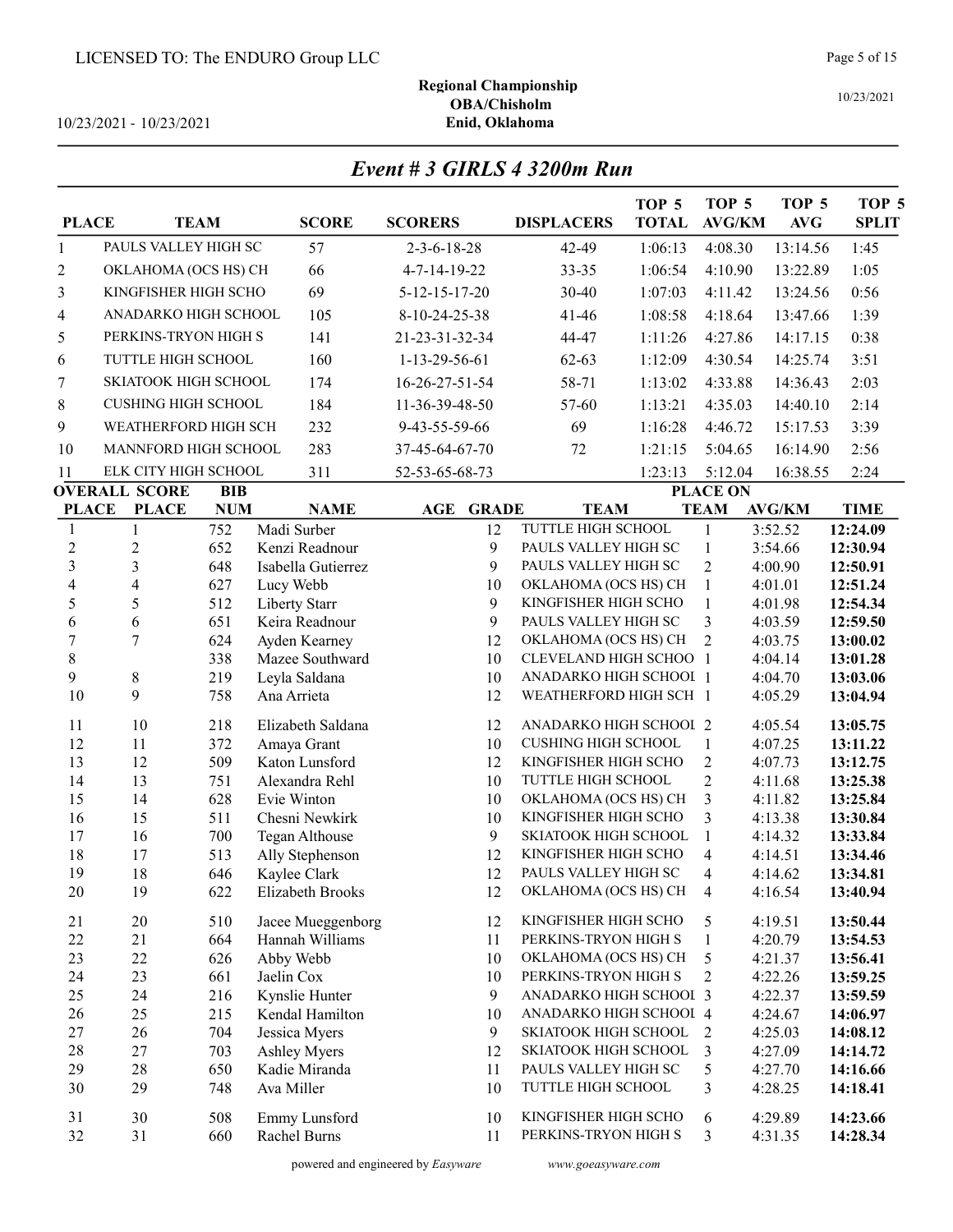# Regional Championship OBA/Chisholm<br>Enid, Oklahoma

10/23/2021 - 10/23/2021

# Event # 3 GIRLS 4 3200m Run

| 33 | 32     | 662 | Arrianna Coyner                | 12               | PERKINS-TRYON HIGH S       | $\overline{4}$           | 4:31.92 | 14:30.15             |
|----|--------|-----|--------------------------------|------------------|----------------------------|--------------------------|---------|----------------------|
| 34 | 33     | 625 | Nina Lombardo                  | 9                | OKLAHOMA (OCS HS) CH       | 6                        | 4:32.68 | 14:32.59             |
| 35 | 34     | 659 | Kinley Anglin                  | 10               | PERKINS-TRYON HIGH S       | 5                        | 4:32.97 | 14:33.52             |
| 36 | 35     | 623 | Peyton Collum                  | 10               | OKLAHOMA (OCS HS) CH       | 7                        | 4:33.60 | 14:35.53             |
| 37 | 36     | 371 | Morgan Franklin                | 10               | <b>CUSHING HIGH SCHOOL</b> | 2                        | 4:34.97 | 14:39.91             |
| 38 | 37     | 575 | Ruby Shasteen                  | 10               | MANNFORD HIGH SCHOOI 1     |                          | 4:35.80 | 14:42.59             |
| 39 | 38     | 214 | Calli Connally                 | 11               | ANADARKO HIGH SCHOOL 5     |                          | 4:35.91 | 14:42.93             |
| 40 |        | 242 | Tabitha Sparks                 | 11               | BETHANY HIGH SCHOOL        | 1                        | 4:36.52 | 14:44.87             |
|    |        |     |                                |                  |                            |                          |         |                      |
| 41 | 39     | 375 | Toni Leverich                  | 12               | <b>CUSHING HIGH SCHOOL</b> | 3                        | 4:36.61 | 14:45.18             |
| 42 |        | 392 | Tania Salinas                  | 11               | DEWEY HIGH SCHOOL          | 1                        | 4:36.73 | 14:45.56             |
| 43 | 40     | 507 | Zaylynn Lopez                  | 10               | KINGFISHER HIGH SCHO       | 7                        | 4:37.94 | 14:49.44             |
| 44 | 41     | 217 | Lauren Johanntoberns           | 11               | ANADARKO HIGH SCHOOL 6     |                          | 4:39.58 | 14:54.66             |
| 45 | 42     | 647 | Kimberly Diaz                  | 11               | PAULS VALLEY HIGH SC       | 6                        | 4:40.35 | 14:57.15             |
| 46 | 43     | 763 | Peyton Foster                  | 12               | WEATHERFORD HIGH SCH 2     |                          | 4:41.52 | 15:00.88             |
| 47 | 44     | 663 | <b>Emmerson Hurst</b>          | 10               | PERKINS-TRYON HIGH S       | 6                        | 4:41.59 | 15:01.12             |
| 48 | 45     | 570 | Saydee Baker                   | 11               | MANNFORD HIGH SCHOOI 2     |                          | 4:43.08 | 15:05.88             |
| 49 | 46     | 220 | Carmalita Smith                | 12               | ANADARKO HIGH SCHOOL 7     |                          | 4:44.80 | 15:11.38             |
| 50 | 47     | 665 | Karmyn Windiate                | 11               | PERKINS-TRYON HIGH S       | 7                        | 4:45.84 | 15:14.69             |
|    |        |     |                                |                  |                            |                          |         |                      |
| 51 | 48     | 373 | Jyllian Grant                  | 11               | <b>CUSHING HIGH SCHOOL</b> | $\overline{4}$           | 4:46.96 | 15:18.28             |
| 52 | 49     | 649 | Harlee Jones                   | 12               | PAULS VALLEY HIGH SC       | 7                        | 4:48.45 | 15:23.06             |
| 53 | 50     | 370 | Amber Fausto                   | 10               | <b>CUSHING HIGH SCHOOL</b> | 5                        | 4:49.35 | 15:25.94             |
| 54 | 51     | 702 | <b>Tristyn Euliss</b>          | 9                | SKIATOOK HIGH SCHOOL       | $\overline{4}$           | 4:50.10 | 15:28.34             |
| 55 | 52     | 409 | Ella Sottile                   | 9                | ELK CITY HIGH SCHOOL       | $\mathbf{1}$             | 4:51.09 | 15:31.50             |
| 56 | 53     | 405 | Madison Holladay               | 10               | ELK CITY HIGH SCHOOL       | $\mathbf{2}$             | 4:52.48 | 15:35.94             |
| 57 | 54     | 705 | Nicole Snively                 | 11               | SKIATOOK HIGH SCHOOL       | 5                        | 4:52.85 | 15:37.15             |
| 58 | 55     | 761 | Brooklyn Floyd                 | 11               | WEATHERFORD HIGH SCH 3     |                          | 4:54.24 | 15:41.59             |
| 59 | 56     | 747 | Abby Bolster                   | 12               | TUTTLE HIGH SCHOOL         | $\overline{\mathcal{A}}$ | 4:55.49 | 15:45.59             |
| 60 | 57     | 376 | Mariah Valenzuela              | 11               | <b>CUSHING HIGH SCHOOL</b> | 6                        | 4:57.41 | 15:51.72             |
| 61 | 58     | 706 | Faith Walker                   | 11               | SKIATOOK HIGH SCHOOL       | 6                        | 4:58.43 | 15:55.00             |
| 62 | 59     | 762 | Ava Foster                     | 10               | WEATHERFORD HIGH SCH 4     |                          | 4:58.63 | 15:55.62             |
| 63 | 60     | 374 | Jessica Green                  | 11               | <b>CUSHING HIGH SCHOOL</b> | 7                        | 4:59.26 | 15:57.66             |
| 64 | 61     | 746 | Ciera Williams                 | 10               | TUTTLE HIGH SCHOOL         | 5                        | 5:04.76 | 16:15.25             |
| 65 | 62     | 749 | Alma Perales                   | 11               | TUTTLE HIGH SCHOOL         | 6                        | 5:05.21 | 16:16.69             |
| 66 | 63     | 750 | Luce Perales                   | 9                | TUTTLE HIGH SCHOOL         | 7                        | 5:06.02 | 16:19.28             |
| 67 |        | 243 | Maddie Wickersham              | 9                | BETHANY HIGH SCHOOL        | $\overline{2}$           | 5:12.03 | 16:38.50             |
| 68 | 64     | 576 | Jaylee Williams                | $\boldsymbol{9}$ | MANNFORD HIGH SCHOOI 3     |                          | 5:12.94 |                      |
| 69 |        | 241 |                                | 9                | BETHANY HIGH SCHOOL        | 3                        | 5:13.08 | 16:41.44<br>16:41.87 |
| 70 | 65     | 406 | Gracie Sparks<br>Maelee Hunter | 10               | ELK CITY HIGH SCHOOL       | 3                        | 5:13.77 | 16:44.09             |
|    |        |     |                                |                  |                            |                          |         |                      |
| 71 | 66     | 764 | Morgan Mouse                   | 11               | WEATHERFORD HIGH SCH 5     |                          | 5:13.94 | 16:44.62             |
| 72 | 67     | 571 | Caitlyn Burk                   | 11               | MANNFORD HIGH SCHOOI 4     |                          | 5:20.41 | 17:05.34             |
| 73 | 68     | 408 | Railee Odom                    | 11               | ELK CITY HIGH SCHOOL       | $\overline{4}$           | 5:26.68 | 17:25.38             |
| 74 | 69     | 760 | Tatum Duncan                   | 12               | WEATHERFORD HIGH SCH 6     |                          | 5:29.06 | 17:33.00             |
| 75 | 70     | 573 | Abby Mcnabb                    | 9                | MANNFORD HIGH SCHOOI 5     |                          | 5:31.02 | 17:39.28             |
| 76 | 71     | 701 | Kylie Burnore                  | 11               | SKIATOOK HIGH SCHOOL       | 7                        | 5:31.74 | 17:41.59             |
| 77 |        | 342 | Sabina Cano                    | 10               | <b>CLINTON HIGH SCHOOL</b> | 1                        | 5:35.07 | 17:52.25             |
| 78 | $72\,$ | 574 | Aubrey Merrell                 | 9                | MANNFORD HIGH SCHOOI 6     |                          | 5:35.67 | 17:54.15             |
| 79 | 73     | 407 | Paige Lane                     | 11               | ELK CITY HIGH SCHOOL       | 5                        | 5:36.19 | 17:55.84             |
| 80 |        | 390 | Ella Jones                     | 9                | DEWEY HIGH SCHOOL          | 2                        | 5:37.91 | 18:01.34             |
|    |        |     |                                |                  |                            |                          |         |                      |
| 81 |        | 343 | Presley Evans                  | 9                | CLINTON HIGH SCHOOL        | 2                        | 6:28.87 | 20:44.41             |

powered and engineered by Easyware www.goeasyware.com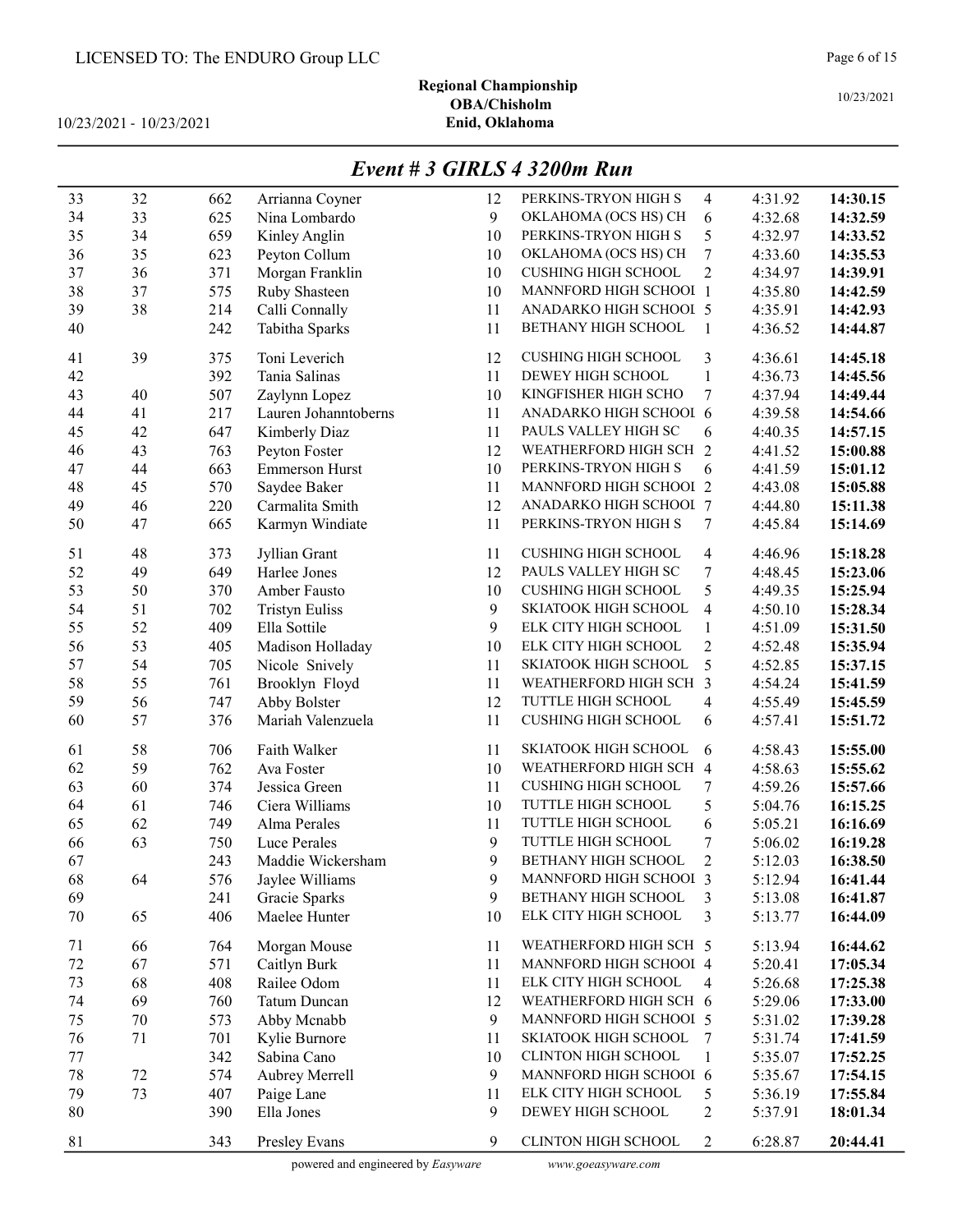10/23/2021 - 10/23/2021

Regional Championship OBA/Chisholm<br>Enid, Oklahoma

# Event # 4 BOYS 4 5Km Run

| <b>PLACE</b>          |                             | <b>TEAM</b> | <b>SCORE</b>                     | <b>SCORERS</b>        | <b>DISPLACERS</b>                                    | TOP <sub>5</sub><br><b>TOTAL</b> | TOP 5<br><b>AVG/KM</b> | TOP 5<br><b>AVG</b> | TOP 5<br><b>SPLIT</b> |
|-----------------------|-----------------------------|-------------|----------------------------------|-----------------------|------------------------------------------------------|----------------------------------|------------------------|---------------------|-----------------------|
| 1                     | OKLAHOMA (OCS HS) CH        |             | 37                               | $1 - 2 - 7 - 12 - 15$ | 16-28                                                | 1:29:29                          | 4:10.90                | 17:53.83            | 1:12                  |
| 2                     | <b>BETHANY HIGH SCHOOL</b>  |             | 113                              | 13-14-23-29-34        | 37-38                                                | 1:36:35                          | 3:51.78                | 19:18.94            | 1:55                  |
| 3                     | ELK CITY HIGH SCHOOL        |             | 119                              | 6-10-19-32-52         | 65-71                                                | 1:37:55                          | 5:12.04                | 19:35.09            | 4:10                  |
| 4                     | <b>MANNFORD HIGH SCHOOL</b> |             | 121                              | 4-11-22-33-51         | 58-59                                                | 1:37:40                          | 5:04.65                | 19:31.98            | 4:46                  |
| 5                     | ANADARKO HIGH SCHOOL        |             | 142                              | 8-9-24-31-70          | 90                                                   | 1:39:19                          | 4:18.64                | 19:51.84            | 4:52                  |
|                       | <b>CUSHING HIGH SCHOOL</b>  |             | 152                              | 17-25-30-35-45        | 54-61                                                | 1:40:36                          | 4:35.03                | 20:07.15            | 2:51                  |
| 6                     |                             |             |                                  |                       |                                                      |                                  |                        |                     |                       |
| 7                     | PERKINS-TRYON HIGH S        |             | 169                              | 3-21-44-48-53         | $62 - 81$                                            | 1:42:41                          | 4:27.86                | 20:32.22            | 4:56                  |
| 8                     | WEATHERFORD HIGH SCH        |             | 173                              | 5-26-27-55-60         | 68-80                                                | 1:42:19                          | 4:46.72                | 20:27.83            | 4:34                  |
| 9                     | KINGFISHER HIGH SCHO        |             | 204                              | 18-36-39-47-64        | 74                                                   | 1:44:51                          | 4:11.42                | 20:58.12            | 3:48                  |
| 10                    | TUTTLE HIGH SCHOOL          |             | 274                              | 20-46-50-76-82        |                                                      | 1:51:56                          | 4:30.54                | 22:23.21            | 6:02                  |
| 11                    | SKIATOOK HIGH SCHOOL        |             | 295                              | 40-41-66-73-75        | 78                                                   | 1:51:54                          | 4:33.88                | 22:22.76            | 2:06                  |
| 12                    | PAULS VALLEY HIGH SC        |             | 304                              | 42-49-57-72-84        | 89                                                   | 1:55:08                          | 4:08.30                | 23:01.52            | 4:23                  |
| 13                    | CLINTON HIGH SCHOOL         |             | 351                              | 56-63-67-79-86        | 88                                                   | 1:59:03                          | 4:45.70                | 23:48.51            | 4:58                  |
| 14                    | DEWEY HIGH SCHOOL           |             | 357                              | 43-69-77-83-85        | 87                                                   | 2:00:43                          | 4:49.73                | 24:08.69            | 5:39                  |
|                       | <b>OVERALL SCORE</b>        | <b>BIB</b>  |                                  |                       |                                                      |                                  | <b>PLACE ON</b>        |                     |                       |
| <b>PLACE</b>          | <b>PLACE</b>                | <b>NUM</b>  | <b>NAME</b>                      | <b>GRADE</b><br>AGE   | <b>TEAM</b>                                          |                                  | <b>TEAM</b>            | <b>AVG/KM</b>       | <b>TIME</b>           |
| 1                     | $\mathbf{1}$                | 634         | Ethan Stovall                    | 11                    | OKLAHOMA (OCS HS) CH                                 |                                  | $\mathbf{1}$           | 3:27.08             | 17:15.44              |
| $\boldsymbol{2}$      | $\overline{c}$              | 631         | Dylan Jones                      | 11                    | OKLAHOMA (OCS HS) CH                                 |                                  | $\overline{2}$         | 3:27.31             | 17:16.56              |
| 3                     | 3                           | 667         | Corbin Galt                      | 10                    | PERKINS-TRYON HIGH S                                 |                                  | 1                      | 3:28.73             | 17:23.66              |
| 4                     | 4                           | 582         | Lydon Swafford                   | 11                    | MANNFORD HIGH SCHOOI 1                               |                                  |                        | 3:29.28             | 17:26.41              |
| 5                     | 5                           | 771         | Jacoby Welsh                     | 10                    | WEATHERFORD HIGH SCH 1                               |                                  |                        | 3:35.10             | 17:55.53              |
| 6<br>$\boldsymbol{7}$ | 6<br>$\overline{7}$         | 414         | Jack Morgan                      | 10<br>11              | ELK CITY HIGH SCHOOL<br>OKLAHOMA (OCS HS) CH         |                                  | $\mathbf{1}$<br>3      | 3:36.77             | 18:03.88              |
| 8                     | 8                           | 633<br>221  | Jack Ray<br>Xzavier Cozad        | 12                    | ANADARKO HIGH SCHOOI 1                               |                                  |                        | 3:36.91<br>3:38.75  | 18:04.56<br>18:13.75  |
| 9                     | 9                           | 226         | Alex Pebeahsy                    | 10                    | ANADARKO HIGH SCHOOI 2                               |                                  |                        | 3:40.32             | 18:21.62              |
| 10                    | 10                          | 413         | Lane Hargrove                    | 12                    | ELK CITY HIGH SCHOOL                                 |                                  | 2                      | 3:40.46             | 18:22.31              |
|                       |                             |             |                                  |                       |                                                      |                                  |                        |                     |                       |
| 11                    | 11                          | 580         | Phillip Owens                    | 12                    | MANNFORD HIGH SCHOOI 2                               |                                  |                        | 3:40.71             | 18:23.56              |
| 12                    | 12                          | 635         | Tj Vaughn                        | 11                    | OKLAHOMA (OCS HS) CH                                 |                                  | $\overline{4}$         | 3:41.01             | 18:25.09              |
| 13                    | 13                          | 250         | Mason Wyett                      | 10                    | BETHANY HIGH SCHOOL                                  |                                  | $\mathbf{1}$           | 3:41.09             | 18:25.46              |
| 14<br>15              | 14<br>15                    | 247<br>630  | Cole Powell<br>Gavin Ciesla      | 10<br>11              | BETHANY HIGH SCHOOL<br>OKLAHOMA (OCS HS) CH          |                                  | $\overline{2}$<br>5    | 3:41.35<br>3:41.50  | 18:26.78<br>18:27.52  |
| 16                    | 16                          | 629         | Logan Austin                     | 9                     | OKLAHOMA (OCS HS) CH                                 |                                  | 6                      | 3:43.30             | 18:36.53              |
| 17                    | 17                          | 378         | Ethan Hilbert                    | 12                    | <b>CUSHING HIGH SCHOOL</b>                           |                                  | 1                      | 3:45.51             | 18:47.59              |
| 18                    | 18                          | 518         | Connor Hine                      | 12                    | KINGFISHER HIGH SCHO                                 |                                  | 1                      | 3:46.91             | 18:54.56              |
| 19                    | 19                          | 410         | <b>Ethan Banks</b>               | 11                    | ELK CITY HIGH SCHOOL                                 |                                  | 3                      | 3:48.27             | 19:01.38              |
| 20                    | 20                          | 754         | Julian Harjo                     | 10                    | TUTTLE HIGH SCHOOL                                   |                                  | 1                      | 3:50.18             | 19:10.91              |
|                       |                             |             |                                  |                       |                                                      |                                  |                        |                     |                       |
| 21                    | 21                          | 670         | Kade Moorman                     | 12                    | PERKINS-TRYON HIGH S                                 |                                  | 2                      | 3:51.01             | 19:15.06              |
| $22\,$                | 22                          | 583         | Zane Swafford                    | 9                     | MANNFORD HIGH SCHOOI 3                               |                                  |                        | 3:52.19             | 19:20.97              |
| 23                    |                             | 340         | Kyler Kauk                       | 12                    | CLEVELAND HIGH SCHOO 1                               |                                  |                        | 3:52.33             | 19:21.65              |
| 24                    | 23                          | 248         | Keegan Ross                      | 11                    | BETHANY HIGH SCHOOL                                  |                                  | 3                      | 3:52.40             | 19:22.00              |
| 25<br>26              | 24                          | 227         | Jeffrey Tenequer<br>Evan Hilbert | 11<br>12              | ANADARKO HIGH SCHOOL 3<br><b>CUSHING HIGH SCHOOL</b> |                                  | 2                      | 3:53.55<br>3:56.31  | 19:27.75              |
| 27                    | 25<br>26                    | 379<br>766  | Joe Bradley                      | 9                     | WEATHERFORD HIGH SCH 2                               |                                  |                        | 3:56.67             | 19:41.56<br>19:43.38  |
| 28                    |                             | 339         | Connor Davidson                  | 11                    | CLEVELAND HIGH SCHOO 2                               |                                  |                        | 3:57.53             | 19:47.69              |
| 29                    | 27                          | 765         | Alberto Arrieta                  | 12                    | WEATHERFORD HIGH SCH 3                               |                                  |                        | 3:57.61             | 19:48.09              |
|                       |                             |             |                                  |                       |                                                      |                                  |                        |                     |                       |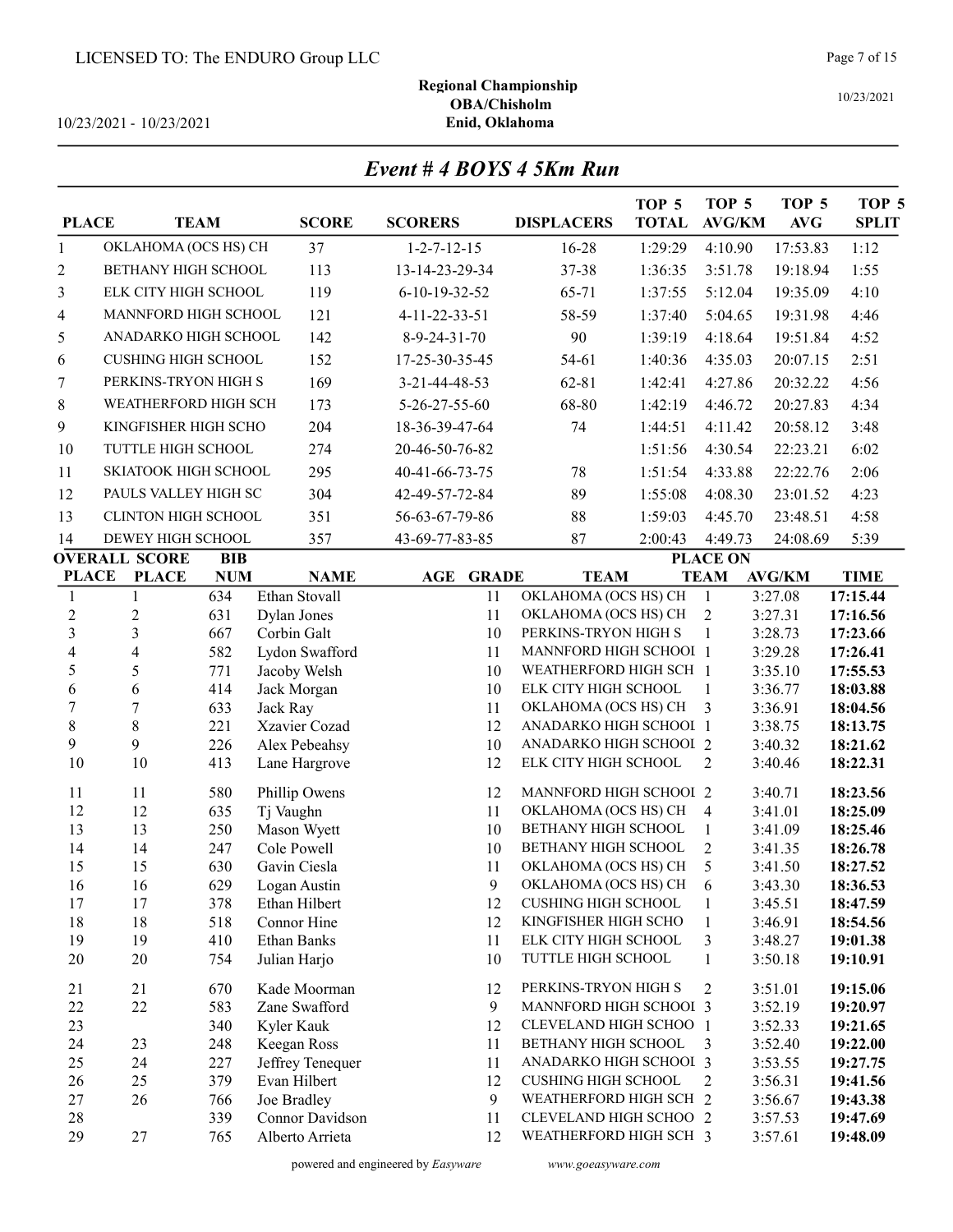# Regional Championship OBA/Chisholm<br>Enid, Oklahoma

10/23/2021 - 10/23/2021

#### Event # 4 BOYS 4 5Km Run

| 30 | 28 | 632 | Jake Lawrence       | 10           | OKLAHOMA (OCS HS) CH          | 7                       | 3:57.71 | 19:48.56 |
|----|----|-----|---------------------|--------------|-------------------------------|-------------------------|---------|----------|
| 31 | 29 | 245 | Levi Johnson        | 10           | BETHANY HIGH SCHOOL           | 4                       | 3:59.81 | 19:59.06 |
| 32 | 30 | 382 | Auggustus Simpson   | 10           | <b>CUSHING HIGH SCHOOL</b>    | 3                       | 4:00.83 | 20:04.15 |
| 33 | 31 | 225 | Michael McCathern   | 12           | ANADARKO HIGH SCHOOI 4        |                         | 4:02.03 | 20:10.18 |
| 34 | 32 | 416 | Jack Thomas         | 9            | ELK CITY HIGH SCHOOL          | 4                       | 4:02.65 | 20:13.28 |
| 35 | 33 | 581 | <b>Ryan Owens</b>   | 9            | MANNFORD HIGH SCHOOI 4        |                         | 4:03.30 | 20:16.50 |
| 36 | 34 | 249 | Nolan Stayton       | 10           | BETHANY HIGH SCHOOL           | 5                       | 4:04.28 | 20:21.41 |
| 37 | 35 | 381 | Tevin Minney        | 9            | <b>CUSHING HIGH SCHOOL</b>    | 4                       | 4:04.60 | 20:23.03 |
| 38 | 36 | 514 | Conner Askey        | 9            | KINGFISHER HIGH SCHO          | $\overline{c}$          | 4:04.76 | 20:23.84 |
| 39 | 37 | 246 | Kylar Peterson      | 12           | BETHANY HIGH SCHOOL           | 6                       | 4:06.68 | 20:33.41 |
| 40 | 38 | 244 | Sebastian Caballero | 10           | BETHANY HIGH SCHOOL           | 7                       | 4:08.55 | 20:42.78 |
| 41 | 39 | 516 | Coleman Gilles      | 10           | KINGFISHER HIGH SCHO          | 3                       | 4:08.90 | 20:44.53 |
| 42 |    | 341 | Shawn Metzer        | 11           | CLEVELAND HIGH SCHOO 3        |                         | 4:10.36 | 20:51.81 |
| 43 | 40 | 709 | Jaxon Linton        | 12           | <b>SKIATOOK HIGH SCHOOL</b>   | $\mathbf{1}$            | 4:14.40 | 21:12.00 |
| 44 | 41 | 707 | <b>Ethan Euliss</b> | 12           | SKIATOOK HIGH SCHOOL          | $\overline{2}$          | 4:17.06 | 21:25.34 |
| 45 | 42 | 653 | Celson Barahona     | 11           | PAULS VALLEY HIGH SC          | $\mathbf{1}$            | 4:18.03 | 21:30.18 |
| 46 | 43 | 398 | Daniel Jones        | 11           | DEWEY HIGH SCHOOL             | $\mathbf{1}$            | 4:18.24 | 21:31.24 |
| 47 | 44 | 669 | Rogelio Martinez    | $\mathbf{9}$ | PERKINS-TRYON HIGH S          | 3                       | 4:19.30 | 21:36.53 |
| 48 | 45 | 383 | Iziah Tusler        | 9            | <b>CUSHING HIGH SCHOOL</b>    | 5                       | 4:19.88 | 21:39.44 |
| 49 | 46 | 755 | Noah Schmidt        | 9            | TUTTLE HIGH SCHOOL            | $\overline{c}$          | 4:23.80 | 21:59.00 |
| 50 | 47 | 519 | Max Washington      | 12           | KINGFISHER HIGH SCHO          | $\overline{\mathbf{4}}$ | 4:24.92 | 22:04.62 |
|    |    |     |                     |              |                               |                         |         |          |
| 51 | 48 | 668 | Colton Hane         | 9            | PERKINS-TRYON HIGH S          | 4                       | 4:25.16 | 22:05.84 |
| 52 | 49 | 654 | Elijah Barlow       | 11           | PAULS VALLEY HIGH SC          | $\overline{c}$          | 4:25.40 | 22:07.00 |
| 53 | 50 | 756 | Hogan Streber       | 9            | TUTTLE HIGH SCHOOL            | $\overline{\mathbf{3}}$ | 4:25.93 | 22:09.69 |
| 54 | 51 | 578 | Tanner Ficken       | 9            | MANNFORD HIGH SCHOOI 5        |                         | 4:26.50 | 22:12.50 |
| 55 | 52 | 415 | Kye Keyes           | 11           | ELK CITY HIGH SCHOOL          | 5                       | 4:26.92 | 22:14.62 |
| 56 | 53 | 666 | Alex Calder         | 12           | PERKINS-TRYON HIGH S          | 5                       | 4:28.00 | 22:20.03 |
| 57 | 54 | 377 | Kaden Eyler         | 12           | <b>CUSHING HIGH SCHOOL</b>    | 6                       | 4:28.16 | 22:20.81 |
| 58 | 55 | 767 | Ronaldo Garcia      | 12           | WEATHERFORD HIGH SCH 4        |                         | 4:28.44 | 22:22.21 |
| 59 | 56 | 344 | Parker Adams        | 9            | CLINTON HIGH SCHOOL           | 1                       | 4:29.11 | 22:25.56 |
| 60 | 57 | 656 | Jonah Davis         | 10           | PAULS VALLEY HIGH SC          | 3                       | 4:29.42 | 22:27.12 |
| 61 | 58 | 577 | Nathan Caviness     | 10           | MANNFORD HIGH SCHOOI 6        |                         | 4:29.50 | 22:27.52 |
| 62 | 59 | 579 | Uriel Flores        | 10           | <b>MANNFORD HIGH SCHOOL 7</b> |                         | 4:29.83 | 22:29.15 |
| 63 | 60 | 770 | Grayson Riddell     | 9            | WEATHERFORD HIGH SCH 5        |                         | 4:29.99 | 22:29.96 |
| 64 | 61 | 380 | Dylan Leverich      | 10           | <b>CUSHING HIGH SCHOOL</b>    | 7                       | 4:30.15 | 22:30.78 |
| 65 | 62 | 671 | <b>Mason Stone</b>  | 11           | PERKINS-TRYON HIGH S          | 6                       | 4:31.11 | 22:35.56 |
| 66 | 63 | 345 | Shylo Brien         | 9            | <b>CLINTON HIGH SCHOOL</b>    | $\overline{\mathbf{c}}$ | 4:31.35 | 22:36.75 |
| 67 | 64 | 515 | Alezandro Cuellar   | 9            | KINGFISHER HIGH SCHO          | 5                       | 4:32.61 | 22:43.06 |
| 68 | 65 | 412 | Lake Hargrove       | 10           | ELK CITY HIGH SCHOOL          | 6                       | 4:33.08 | 22:45.41 |
| 69 | 66 | 711 | Garrison Taylor     | 10           | SKIATOOK HIGH SCHOOL          | 3                       | 4:33.35 | 22:46.78 |
| 70 | 67 | 346 | Jabez Gonzalez      | 10           | CLINTON HIGH SCHOOL           | 3                       | 4:33.82 | 22:49.12 |
| 71 | 68 | 768 | Luis Hernandez      | 12           | WEATHERFORD HIGH SCH 6        |                         | 4:34.15 | 22:50.78 |
| 72 | 69 | 399 | Jake Laspisa        | 12           | DEWEY HIGH SCHOOL             | 2                       | 4:34.65 | 22:53.28 |
| 73 | 70 | 224 | Gabriel Olbera      | 10           | ANADARKO HIGH SCHOOL 5        |                         | 4:37.18 | 23:05.91 |
| 74 | 71 | 411 | Cy Barker           | 11           | ELK CITY HIGH SCHOOL          | 7                       | 4:37.46 | 23:07.34 |
| 75 | 72 | 657 | Luis Ramirez        | 9            | PAULS VALLEY HIGH SC          | 4                       | 4:37.98 | 23:09.91 |
| 76 | 73 | 710 | Camron Sanders      | 12           | SKIATOOK HIGH SCHOOL          | 4                       | 4:38.15 | 23:10.78 |
| 77 | 74 | 517 | Kale Hart           | 10           | KINGFISHER HIGH SCHO          | 6                       | 4:39.18 | 23:15.91 |
| 78 | 75 | 712 | Baylor Ward         | 12           | SKIATOOK HIGH SCHOOL          | 5                       | 4:39.78 | 23:18.91 |
|    |    |     |                     |              |                               |                         |         |          |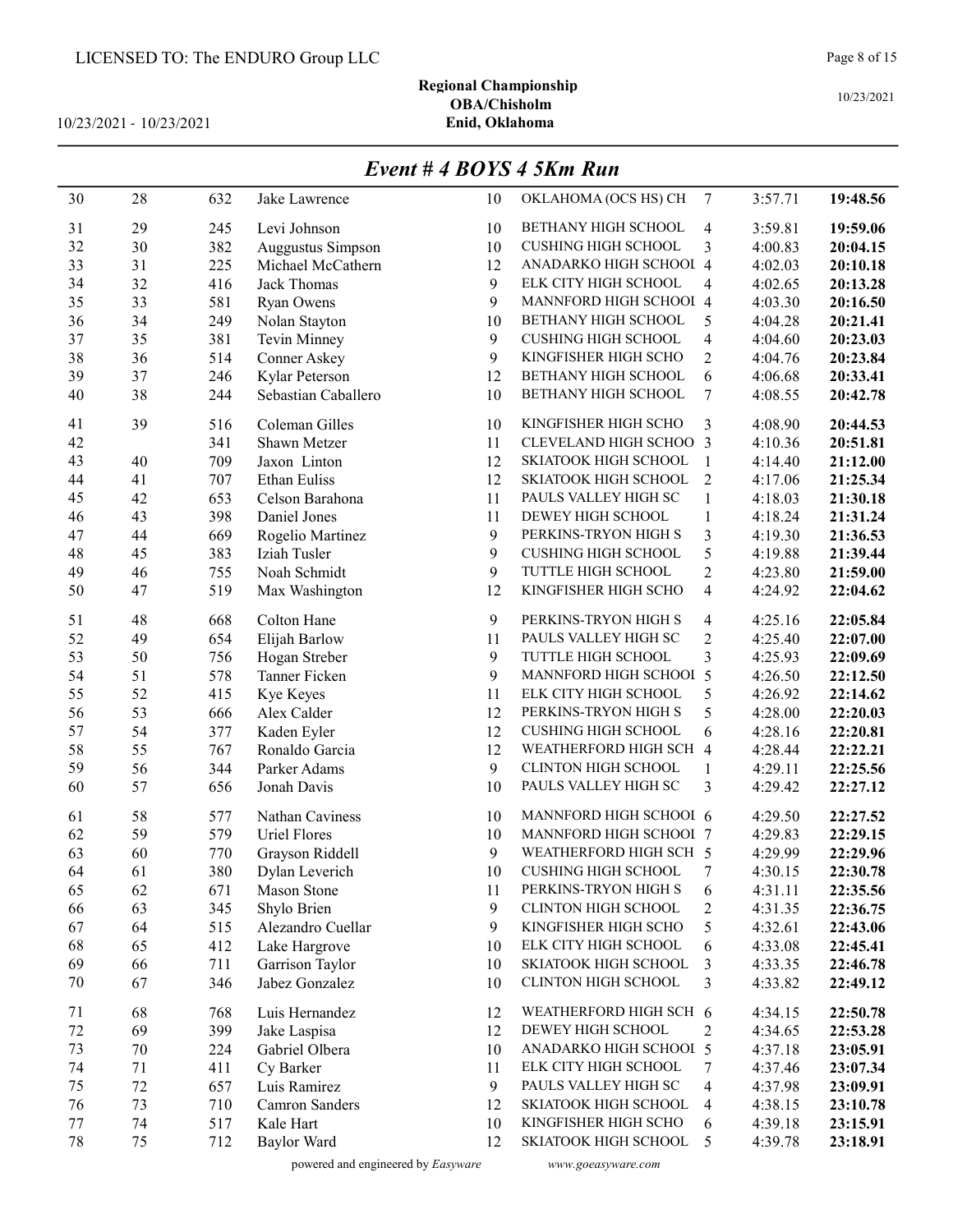# Regional Championship OBA/Chisholm<br>Enid, Oklahoma

10/23/2021 - 10/23/2021

# Event # 4 BOYS 4 5Km Run

| 79 | 76 | 753 | Matt Campbell    | 11 | <b>TUTTLE HIGH SCHOOL</b>   | 4              | 4:40.53 | 23:22.66 |
|----|----|-----|------------------|----|-----------------------------|----------------|---------|----------|
| 80 | 77 | 396 | Clayton Evans    | 11 | DEWEY HIGH SCHOOL           | 3              | 4:40.94 | 23:24.72 |
| 81 | 78 | 708 | Nate Hardie      | 9  | <b>SKIATOOK HIGH SCHOOL</b> | 6              | 4:44.48 | 23:42.41 |
| 82 | 79 | 350 | Nick Walters     | 10 | <b>CLINTON HIGH SCHOOL</b>  | 4              | 4:45.45 | 23:47.25 |
| 83 | 80 | 769 | Gabe Piccolella  | 9  | WEATHERFORD HIGH SCH        | -7             | 4:49.55 | 24:07.75 |
| 84 | 81 | 672 | Eugene Williams  | 11 | PERKINS-TRYON HIGH S        | 7              | 4:53.91 | 24:29.59 |
| 85 | 82 | 757 | Kyle Williams    | 12 | <b>TUTTLE HIGH SCHOOL</b>   | 5              | 5:02.76 | 25:13.81 |
| 86 | 83 | 397 | Cole Hancock     | 12 | DEWEY HIGH SCHOOL           | $\overline{4}$ | 5:08.78 | 25:43.94 |
| 87 | 84 | 655 | Collin Billus    | 11 | PAULS VALLEY HIGH SC        | 5              | 5:10.68 | 25:53.41 |
| 88 | 85 | 395 | Aidan Deatherage | 11 | DEWEY HIGH SCHOOL           | 5              | 5:26.06 | 27:10.31 |
| 89 | 86 | 349 | Mason Taylor     | 12 | <b>CLINTON HIGH SCHOOL</b>  | 5              | 5:28.77 | 27:23.88 |
| 90 | 87 | 394 | Teagen Crane     | 11 | DEWEY HIGH SCHOOL           | 6              | 5:29.40 | 27:27.03 |
| 91 | 88 | 348 | Craig Hunter     | 9  | <b>CLINTON HIGH SCHOOL</b>  | 6              | 5:32.60 | 27:43.03 |
| 92 | 89 | 658 | Logan Stanley    | 11 | PAULS VALLEY HIGH SC        | 6              | 5:44.87 | 28:44.38 |
| 93 | 90 | 222 | Jacob French     | 10 | ANADARKO HIGH SCHOOL 6      |                | 6:12.21 | 31:01.06 |
| 94 |    | 223 | Sylis Jurado     | 12 | ANADARKO HIGH SCHOOI        |                |         | DQ       |

10/23/2021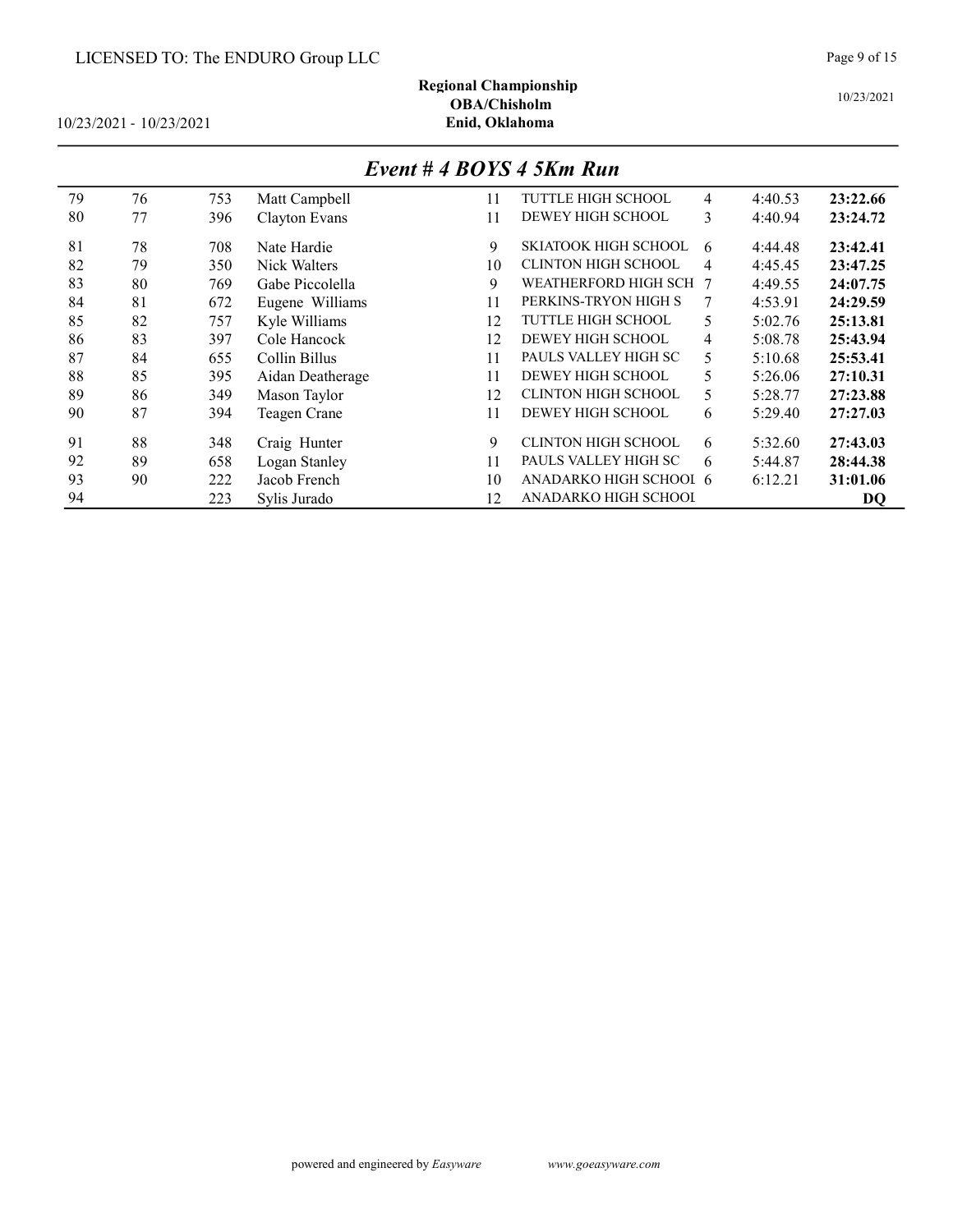10/23/2021 - 10/23/2021

| Event # 5 GIRLS 2 3200m Run |  |  |  |
|-----------------------------|--|--|--|
|-----------------------------|--|--|--|

| <b>PLACE</b>            |                            | <b>TEAM</b> | <b>SCORE</b>                      | <b>SCORERS</b>             | <b>DISPLACERS</b>                                 | TOP <sub>5</sub><br><b>TOTAL</b> | TOP 5<br><b>AVG/KM</b>         | TOP <sub>5</sub><br><b>AVG</b> | TOP 5<br><b>SPLIT</b> |
|-------------------------|----------------------------|-------------|-----------------------------------|----------------------------|---------------------------------------------------|----------------------------------|--------------------------------|--------------------------------|-----------------------|
| 1                       | HOOKER HIGH SCHOOL         |             | 30                                | $2 - 3 - 6 - 8 - 11$       | 16-27                                             | 1:06:53                          | 4:10.80                        | 13:22.56                       | 1:18                  |
| $\overline{2}$          | LAVERNE HIGH SCHOOL        |             | 97                                | $1 - 17 - 24 - 25 - 30$    | 58                                                | 1:11:44                          | 4:28.99                        | 14:20.79                       | 2:25                  |
|                         |                            |             |                                   |                            |                                                   |                                  |                                |                                |                       |
| 3                       | GOODWELL-TEXHOMA HIG       |             | 113                               | 7-10-23-29-44              | 57-62                                             | 1:13:05                          | 4:34.08                        | 14:37.08                       | 2:02                  |
| 4                       | CHEROKEE HIGH SCHOOL       |             | 116                               | 4-12-21-38-41              |                                                   | 1:13:21                          | 4:35.05                        | 14:40.18                       | 2:24                  |
| 5                       | MOORELAND HIGH SCHOO       |             | 147                               | 14-18-22-43-50             |                                                   | 1:15:32                          | 4:43.25                        | 15:06.41                       | 1:39                  |
| 6                       | <b>BALKO HIGH SCHOOL</b>   |             | 150                               | 19-26-33-35-37             | 54                                                | 1:15:37                          | 4:43.58                        | 15:07.48                       | 0:49                  |
| $\boldsymbol{7}$        | CANUTE HIGH SCHOOL         |             | 171                               | 9-20-32-42-68              |                                                   | 1:17:50                          | 4:51.86                        | 15:33.95                       | 4:33                  |
| 8                       | <b>BUFFALO HIGH SCHOOL</b> |             | 200                               | 13-40-46-49-52             | 53-63                                             | 1:17:59                          | 4:52.46                        | 15:35.88                       | 1:42                  |
| 9                       | TURPIN HIGH SCHOOL         |             | 221                               | 15-34-47-60-65             | 71-78                                             | 1:20:51                          | 5:03.17                        | 16:10.15                       | 3:32                  |
| 10                      | DEER CREEK-LAMONT HI       |             | 230                               | 5-36-48-69-72              |                                                   | 1:22:40                          | 5:10.01                        | 16:32.06                       | 5:25                  |
| 11                      | FAIRVIEW HIGH SCHOOL       |             | 236                               | 31-39-51-56-59             | 64-79                                             | 1:20:34                          | 5:02.11                        | 16:06.76                       | 1:57                  |
| 12                      | KREMLIN-HILLSDALE HI       |             | 271                               | 28-45-61-67-70             | 75-77                                             | 1:24:60                          | 5:18.72                        | 16:59.93                       | 3:48                  |
| 13                      | CANTON HIGH SCHOOL         |             | 344                               | 55-66-73-74-76             |                                                   | 1:35:07                          | 5:56.66                        | 19:01.33                       | 4:12                  |
|                         | <b>OVERALL SCORE</b>       | <b>BIB</b>  |                                   |                            |                                                   |                                  | <b>PLACE ON</b>                |                                |                       |
| <b>PLACE</b>            | <b>PLACE</b>               | <b>NUM</b>  | <b>NAME</b>                       | <b>AGE</b><br><b>GRADE</b> | <b>TEAM</b>                                       |                                  | <b>TEAM</b>                    | <b>AVG/KM</b>                  | <b>TIME</b>           |
| $\mathbf{1}$            | $\mathbf{1}$               | 534         | Kamryn Baggs                      | 10                         | LAVERNE HIGH SCHOOL                               |                                  | $\mathbf{1}$                   | 3:55.65                        | 12:34.09              |
| $\overline{c}$          | $\overline{c}$             | 490         | Hollie Stalder                    | 12                         | HOOKER HIGH SCHOOL                                |                                  | $\mathbf{1}$                   | 3:58.73                        | 12:43.94              |
| $\overline{\mathbf{3}}$ | 3                          | 488         | Izabella Neville                  | 9                          | HOOKER HIGH SCHOOL                                |                                  | $\overline{c}$                 | 3:59.83                        | 12:47.47              |
| 4                       | $\overline{4}$             | 303         | Abby Guffy                        | 11                         | CHEROKEE HIGH SCHOOL                              |                                  | $\overline{1}$                 | 4:08.04                        | 13:13.75              |
| 5                       |                            | 772         | <b>Bridget Graham</b>             | 10                         | WOODLAND HIGH SCHOO! 1                            |                                  |                                | 4:09.83                        | 13:19.47              |
| 6                       |                            | 453         | Quinby Rainey                     | 11                         | HAMMON HIGH SCHOOL                                |                                  | $\mathbf{1}$                   | 4:14.64                        | 13:34.88              |
| $\overline{7}$          |                            | 288         | Addison McCracken                 | 9                          | <b>CASHION HIGH SCHOOL</b>                        |                                  | $\mathbf{1}$                   | 4:14.91                        | 13:35.72              |
| $\,8\,$<br>9            | 5<br>6                     | 385<br>489  | Jael Lowery<br>Alondra Ortiz      | 9<br>12                    | DEER CREEK-LAMONT HI<br>HOOKER HIGH SCHOOL        |                                  | $\mathbf{1}$<br>3              | 4:15.09<br>4:15.79             | 13:36.31<br>13:38.56  |
| 10                      | $\tau$                     | 439         | Victoria Alvarado                 | 9                          | GOODWELL-TEXHOMA HI(1                             |                                  |                                | 4:15.92                        | 13:38.96              |
|                         |                            |             |                                   |                            |                                                   |                                  |                                |                                |                       |
| 11                      | 8                          | 485         | Savannah Fischer                  | 11                         | HOOKER HIGH SCHOOL                                |                                  | 4                              | 4:16.35                        | 13:40.34              |
| 12                      |                            | 437         | Ashlan Light                      | 12                         | <b>GARBER HIGH SCHOOL</b>                         |                                  | $\mathbf{1}$                   | 4:20.85                        | 13:54.75              |
| 13                      | $\mathfrak{g}$             | 274         | Abby Janning                      | 12                         | CANUTE HIGH SCHOOL                                |                                  | $\mathbf{1}$                   | 4:21.35                        | 13:56.34              |
| 14<br>15                |                            | 236         | Alicia Orbara                     | 11                         | <b>BEAVER HIGH SCHOOL</b><br>GOODWELL-TEXHOMA HIG |                                  | $\mathbf{1}$<br>$\overline{2}$ | 4:22.55                        | 14:00.18              |
| 16                      | 10<br>11                   | 444<br>486  | Taylor Peterson<br>Morgan Maloney | 9<br>12                    | HOOKER HIGH SCHOOL                                |                                  | 5                              | 4:22.84<br>4:23.28             | 14:01.12<br>14:02.50  |
| 17                      | 12                         | 304         | Maryanne Heim                     | 10                         | CHEROKEE HIGH SCHOOL 2                            |                                  |                                | 4:27.22                        | 14:15.12              |
| 18                      |                            | 481         | Haley Combs                       | 11                         | HINTON HIGH SCHOOL                                |                                  | 1                              | 4:29.93                        | 14:23.78              |
| 19                      | 13                         | 258         | Aliah Luna                        | 11                         | <b>BUFFALO HIGH SCHOOL</b>                        |                                  | 1                              | 4:30.29                        | 14:24.93              |
| 20                      | 14                         | 600         | Kynlee Mitchell                   | 11                         | MOORELAND HIGH SCHOC 1                            |                                  |                                | 4:30.64                        | 14:26.06              |
| 21                      | 15                         | 741         | Abigail Buller                    | 10                         | TURPIN HIGH SCHOOL                                |                                  | 1                              | 4:31.21                        | 14:27.88              |
| 22                      | 16                         | 487         | Frankie Martens                   | 10                         | HOOKER HIGH SCHOOL                                |                                  | 6                              | 4:31.73                        | 14:29.56              |
| 23                      | 17                         | 535         | Selah Bentley                     | 9                          | LAVERNE HIGH SCHOOL                               |                                  | 2                              | 4:31.94                        | 14:30.24              |
| 24                      |                            | 337         | Kaydence Bergdall                 | 11                         | CIMARRON HIGH SCHOOL 1                            |                                  |                                | 4:33.34                        | 14:34.69              |
| 25                      | 18                         | 596         | Alaina Crockett                   | 10                         | MOORELAND HIGH SCHOC 2                            |                                  |                                | 4:34.07                        | 14:37.03              |
| 26                      | 19                         | 233         | Emelie Trentham                   | 10                         | <b>BALKO HIGH SCHOOL</b>                          |                                  | 1                              | 4:35.04                        | 14:40.15              |
| 27                      | 20                         | 273         | Jade Gray                         | 11                         | CANUTE HIGH SCHOOL                                |                                  | 2                              | 4:35.23                        | 14:40.75              |
| 28                      | 21                         | 308         | Carson Schanbacher                | 10                         | CHEROKEE HIGH SCHOOL 3                            |                                  |                                | 4:35.59                        | 14:41.90              |
| 29                      | 22                         | 597         | Lydia Eslick                      | 10                         | MOORELAND HIGH SCHOC 3                            |                                  |                                | 4:35.92                        | 14:42.96              |
| 30                      | 23                         | 445         | Maecee Strain                     | 9                          | GOODWELL-TEXHOMA HI( 3                            |                                  |                                | 4:36.61                        | 14:45.18              |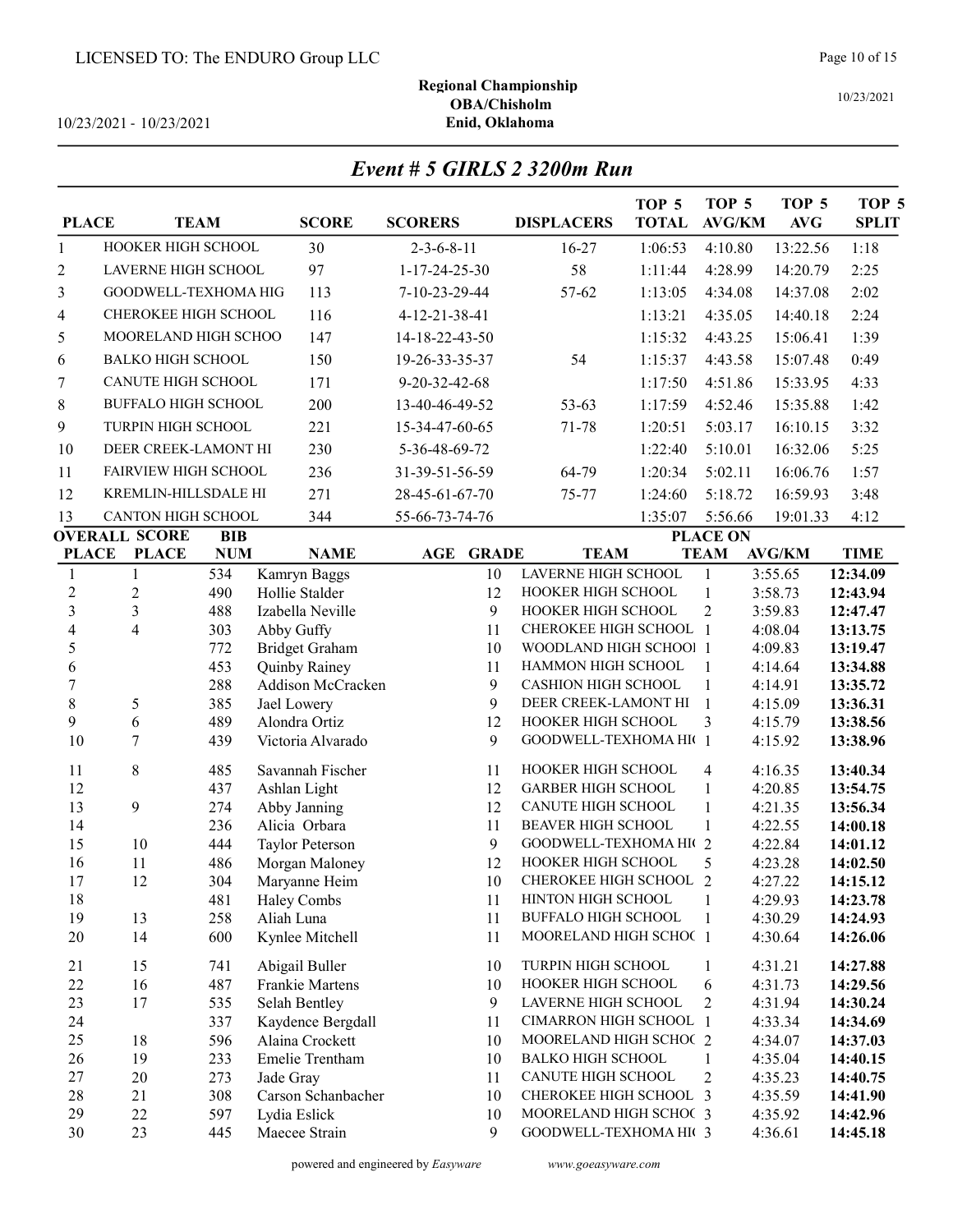# Regional Championship OBA/Chisholm<br>Enid, Oklahoma

10/23/2021 - 10/23/2021

### Event # 5 GIRLS 2 3200m Run

| 31 |    | 482 | Alex Kimble         | 11 | HINTON HIGH SCHOOL         | $\overline{c}$ | 4:37.76 | 14:48.84 |
|----|----|-----|---------------------|----|----------------------------|----------------|---------|----------|
| 32 | 24 | 537 | Whitley Cash        | 11 | LAVERNE HIGH SCHOOL        | 3              | 4:38.04 | 14:49.75 |
| 33 | 25 | 538 | Rache Creed         | 10 | LAVERNE HIGH SCHOOL        | 4              | 4:38.21 | 14:50.28 |
| 34 |    | 683 | Hannah Foster       | 10 | POND CREEK-HUNTER HI       | 1              | 4:38.34 | 14:50.72 |
| 35 | 26 | 229 | Carolyn Olvera      | 12 | <b>BALKO HIGH SCHOOL</b>   | $\overline{2}$ | 4:38.69 | 14:51.84 |
| 36 | 27 | 491 | Allison Ugarte      | 11 | HOOKER HIGH SCHOOL         | 7              | 4:39.35 | 14:53.93 |
| 37 | 28 | 522 | Taryn Ellis         | 9  | KREMLIN-HILLSDALE HI       | 1              | 4:40.35 | 14:57.15 |
| 38 | 29 | 442 | <b>Hadley Hines</b> | 10 | GOODWELL-TEXHOMA HI( 4     |                | 4:40.94 | 14:59.03 |
| 39 | 30 | 536 | Valentina Campuzano | 10 | LAVERNE HIGH SCHOOL        | 5              | 4:41.12 | 14:59.59 |
| 40 | 31 | 420 | Brynn Grove         | 9  | FAIRVIEW HIGH SCHOOL       | 1              | 4:41.85 | 15:01.94 |
| 41 | 32 | 275 | Kylee Smith         | 11 | CANUTE HIGH SCHOOL         | 3              | 4:42.30 | 15:03.38 |
| 42 | 33 | 231 | Kadyn Sager         | 12 | <b>BALKO HIGH SCHOOL</b>   | 3              | 4:43.98 | 15:08.75 |
| 43 |    | 638 | Tadelech Short      | 11 | OKLAHOMA BIBLE HIGH        | $\mathbf{1}$   | 4:45.41 | 15:13.34 |
| 44 | 34 | 745 | Allison Weber       | 12 | TURPIN HIGH SCHOOL         | $\overline{c}$ | 4:48.41 | 15:22.94 |
| 45 | 35 | 228 | Aspen Freeman       | 10 | <b>BALKO HIGH SCHOOL</b>   | $\overline{4}$ | 4:49.55 | 15:26.59 |
| 46 | 36 | 388 | Nicolette Webster   | 9  | DEER CREEK-LAMONT HI       | $\overline{2}$ | 4:49.92 | 15:27.75 |
| 47 | 37 | 232 | Sawyer Stockton     | 11 | <b>BALKO HIGH SCHOOL</b>   | 5              | 4:50.65 | 15:30.09 |
| 48 | 38 | 307 | Mae Nevels          | 9  | CHEROKEE HIGH SCHOOL       | $\overline{4}$ | 4:51.24 | 15:31.97 |
| 49 | 39 | 422 | Karsyn Pendergraft  | 9  | FAIRVIEW HIGH SCHOOL       | $\overline{c}$ | 4:51.35 | 15:32.34 |
| 50 | 40 | 256 | Gabrielle Jordan    | 12 | <b>BUFFALO HIGH SCHOOL</b> | $\overline{2}$ | 4:52.60 | 15:36.34 |
| 51 | 41 | 309 | Raylen Weve         | 12 | CHEROKEE HIGH SCHOOL 5     |                | 4:53.18 | 15:38.18 |
| 52 | 42 | 276 | Meliah Sutton       | 10 | CANUTE HIGH SCHOOL         | $\overline{4}$ | 4:53.44 | 15:39.02 |
| 53 | 43 | 598 | Rylee Ferguson      | 9  | MOORELAND HIGH SCHOC 4     |                | 4:54.00 | 15:40.81 |
| 54 | 44 | 440 | Kate Davison        | 9  | GOODWELL-TEXHOMA HI( 5     |                | 4:54.10 | 15:41.15 |
| 55 | 45 | 523 | Pepper Elmore       | 9  | KREMLIN-HILLSDALE HI       | $\overline{2}$ | 4:54.99 | 15:43.97 |
| 56 | 46 | 257 | Lana Lauer          | 11 | <b>BUFFALO HIGH SCHOOL</b> | 3              | 4:55.76 | 15:46.44 |
| 57 | 47 | 743 | Calli Jones         | 12 | TURPIN HIGH SCHOOL         | 3              | 4:58.81 | 15:56.22 |
| 58 |    | 433 | Harlie Williams     | 9  | FT. SUPPLY HIGH SCHO       | 1              | 4:59.25 | 15:57.62 |
| 59 | 48 | 387 | Chloe Smith         | 11 | DEER CREEK-LAMONT HI       | 3              | 5:00.86 | 16:02.78 |
| 60 |    | 452 | Madelynn Byrd       | 11 | HAMMON HIGH SCHOOL         | $\overline{2}$ | 5:01.22 | 16:03.93 |
| 61 | 49 | 254 | Ciarah Ceniceros    | 11 | <b>BUFFALO HIGH SCHOOL</b> | 4              | 5:01.42 | 16:04.56 |
| 62 | 50 | 599 | Cassandra Hernandez | 10 | MOORELAND HIGH SCHOC 5     |                | 5:01.62 | 16:05.20 |
| 63 | 51 | 419 | Kelsie Doane        | 11 | FAIRVIEW HIGH SCHOOL       | 3              | 5:02.00 | 16:06.43 |
| 64 | 52 | 259 | Natalie Moore       | 11 | <b>BUFFALO HIGH SCHOOL</b> | 5              | 5:02.23 | 16:07.15 |
| 65 |    | 351 | Sydney Haken        | 11 | COVINGTON-DOUGLAS HI 1     |                | 5:04.40 | 16:14.09 |
| 66 |    | 732 | Rachel Means        | 11 | TONKAWA HIGH SCHOOL        |                | 5:05.23 | 16:16.75 |
| 67 | 53 | 260 | Jessica Sarabia     | 11 | <b>BUFFALO HIGH SCHOOL</b> | 6              | 5:06.25 | 16:20.03 |
| 68 |    | 235 | Geneieve Jones      | 9  | <b>BEAVER HIGH SCHOOL</b>  | $\overline{c}$ | 5:08.60 | 16:27.53 |
| 69 | 54 | 230 | Haylee Pearson      | 9  | <b>BALKO HIGH SCHOOL</b>   | 6              | 5:09.84 | 16:31.50 |
| 70 | 55 | 269 | Madison Rauh        | 12 | CANTON HIGH SCHOOL         | $\mathbf{1}$   | 5:11.64 | 16:37.25 |
| 71 |    | 636 | Kate Janzen         | 11 | OKLAHOMA BIBLE HIGH        | $\overline{c}$ | 5:14.14 | 16:45.28 |
| 72 | 56 | 418 | Cambri Bryant       | 10 | FAIRVIEW HIGH SCHOOL       | $\overline{4}$ | 5:16.77 | 16:53.69 |
| 73 | 57 | 441 | Briza Hernandez     | 9  | GOODWELL-TEXHOMA HIG 6     |                | 5:17.19 | 16:55.03 |
| 74 | 58 | 539 | Mia Ovalle          | 10 | LAVERNE HIGH SCHOOL        | 6              | 5:17.95 | 16:57.47 |
| 75 |    | 429 | Jamie Molina        | 10 | FRONTIER HIGH SCHOOL       | 1              | 5:18.19 | 16:58.21 |
| 76 | 59 | 421 | Lilly Keeton        | 9  | FAIRVIEW HIGH SCHOOL       | 5              | 5:18.57 | 16:59.43 |
| 77 | 60 | 739 | Alexaa Aquino       | 9  | TURPIN HIGH SCHOOL         | $\overline{4}$ | 5:19.73 | 17:03.15 |
| 78 | 61 | 525 | Morgan Hayes        | 9  | KREMLIN-HILLSDALE HI       | 3              | 5:20.89 | 17:06.88 |
| 79 | 62 | 443 | Emma Mitchell       | 10 | GOODWELL-TEXHOMA HI(7      |                | 5:21.61 | 17:09.18 |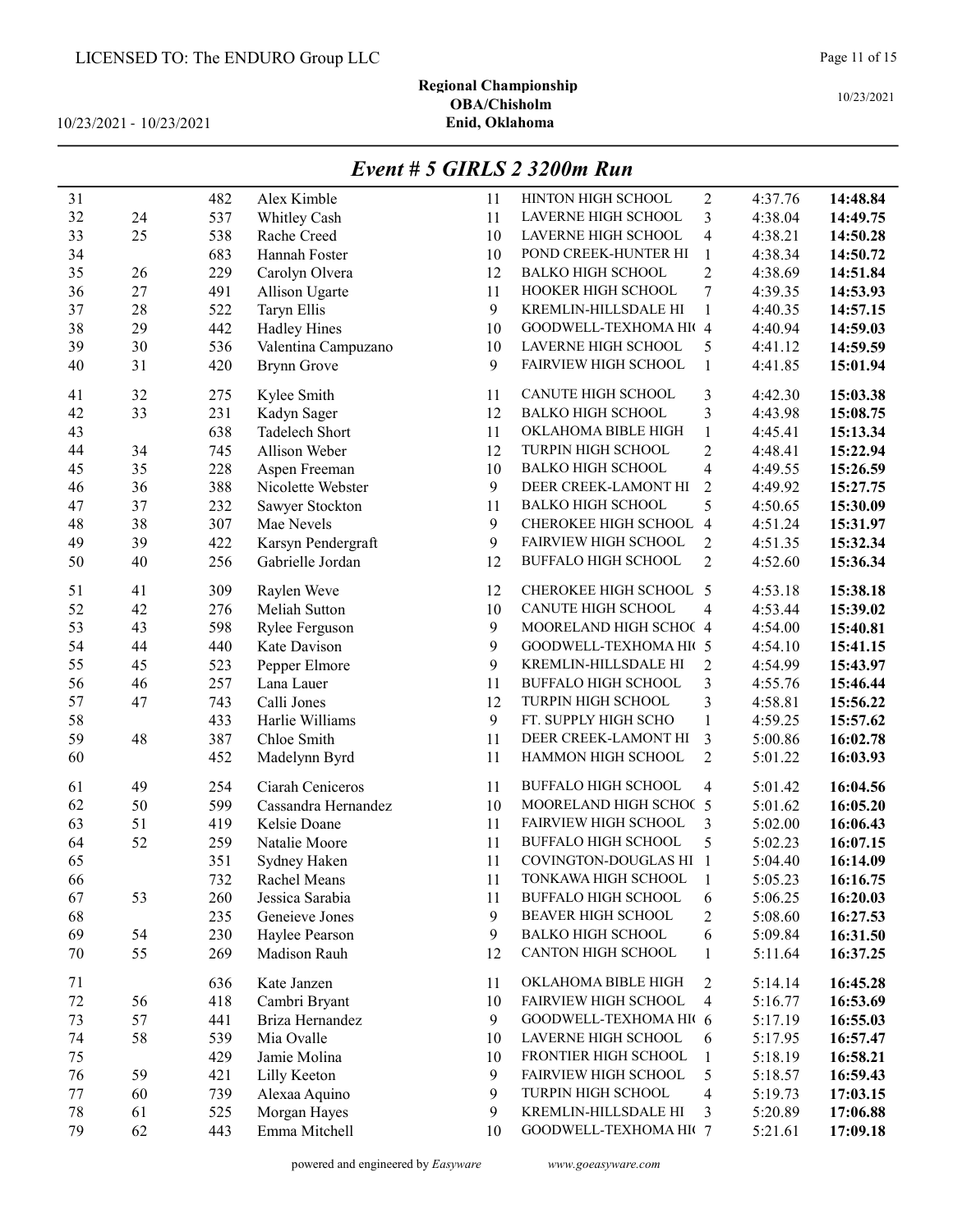# Regional Championship

10/23/2021 - 10/23/2021

#### Event # 5 GIRLS 2 3200m Run

| 80  | 63 | 255 | Josephine Cosby        | 11 | <b>BUFFALO HIGH SCHOOL</b>  | 7              | 5:25.69 | 17:22.22 |
|-----|----|-----|------------------------|----|-----------------------------|----------------|---------|----------|
| 81  | 64 | 423 | Lexie Zuniga           | 11 | <b>FAIRVIEW HIGH SCHOOL</b> | 6              | 5:29.09 | 17:33.09 |
| 82  |    | 677 | Daira Sanchez          | 10 | PIONEER-PLEASANT VAL        |                | 5:35.99 | 17:55.18 |
| 83  | 65 | 744 | <b>Riley Lehnert</b>   | 12 | <b>TURPIN HIGH SCHOOL</b>   | 5              | 5:37.68 | 18:00.59 |
| 84  |    | 684 | Maddie Haig            | 9  | POND CREEK-HUNTER HI        | $\overline{2}$ | 5:39.28 | 18:05.72 |
| 85  |    | 637 | Reagan Redelsperger    | 11 | OKLAHOMA BIBLE HIGH         | 3              | 5:39.37 | 18:06.00 |
| 86  | 66 | 268 | <b>Blair Dowell</b>    | 10 | <b>CANTON HIGH SCHOOL</b>   | 2              | 5:42.04 | 18:14.56 |
| 87  | 67 | 524 | Rachelle Gragg         | 11 | KREMLIN-HILLSDALE HI        | 4              | 5:45.72 | 18:26.31 |
| 88  | 68 | 277 | Kelly Thompson         | 10 | <b>CANUTE HIGH SCHOOL</b>   | 5              | 5:46.96 | 18:30.28 |
| 89  | 69 | 386 | Madelyn McReynolds     | 10 | DEER CREEK-LAMONT HI        | 4              | 5:47.54 | 18:32.15 |
| 90  | 70 | 526 | Ava Voth               | 11 | KREMLIN-HILLSDALE HI        | 5              | 5:51.66 | 18:45.34 |
| 91  | 71 | 740 | Alexis Behrendt        | 9  | <b>TURPIN HIGH SCHOOL</b>   | 6              | 5:56.06 | 18:59.41 |
| 92  | 72 | 384 | <b>Braylee Loveall</b> | 9  | DEER CREEK-LAMONT HI        | 5              | 5:56.65 | 19:01.31 |
| 93  |    | 483 | Layla Sweeney          | 9  | HINTON HIGH SCHOOL          | 3              | 5:58.63 | 19:07.62 |
| 94  | 73 | 272 | Kiana Whiteman         | 11 | <b>CANTON HIGH SCHOOL</b>   | 3              | 6:06.66 | 19:33.34 |
| 95  | 74 | 271 | Alyse Whiteman         | 10 | <b>CANTON HIGH SCHOOL</b>   | $\overline{4}$ | 6:12.39 | 19:51.66 |
| 96  | 75 | 521 | Mariana Correa         | 9  | <b>KREMLIN-HILLSDALE HI</b> | 6              | 6:19.32 | 20:13.84 |
| 97  |    | 696 | Andrea Tate            | 10 | RINGWOOD HIGH SCHOOL        |                | 6:26.89 | 20:38.06 |
| 98  | 76 | 270 | Stella Redhat          | 9  | <b>CANTON HIGH SCHOOL</b>   | 5              | 6:30.58 | 20:49.88 |
| 99  | 77 | 520 | Brenli Baker           | 9  | KREMLIN-HILLSDALE HI        | 7              | 6:36.00 | 21:07.22 |
| 100 |    | 676 | Aleese Mcgrew          | 11 | PIONEER-PLEASANT VAL        | $\overline{2}$ | 7:20.29 | 23:28.94 |
| 101 | 78 | 742 | Deserrae Guerrero      | 10 | <b>TURPIN HIGH SCHOOL</b>   | 7              | 7:40.19 | 24:32.62 |
| 102 |    | 675 | Elizabeth Betchan      | 10 | PIONEER-PLEASANT VAL        | 3              | 7:57.08 | 25:26.66 |
| 103 | 79 | 417 | Krista Pendergraft     | 12 | <b>FAIRVIEW HIGH SCHOOL</b> | 7              | 8:32.09 | 27:18.72 |

# OBA/Chisholm<br>Enid, Oklahoma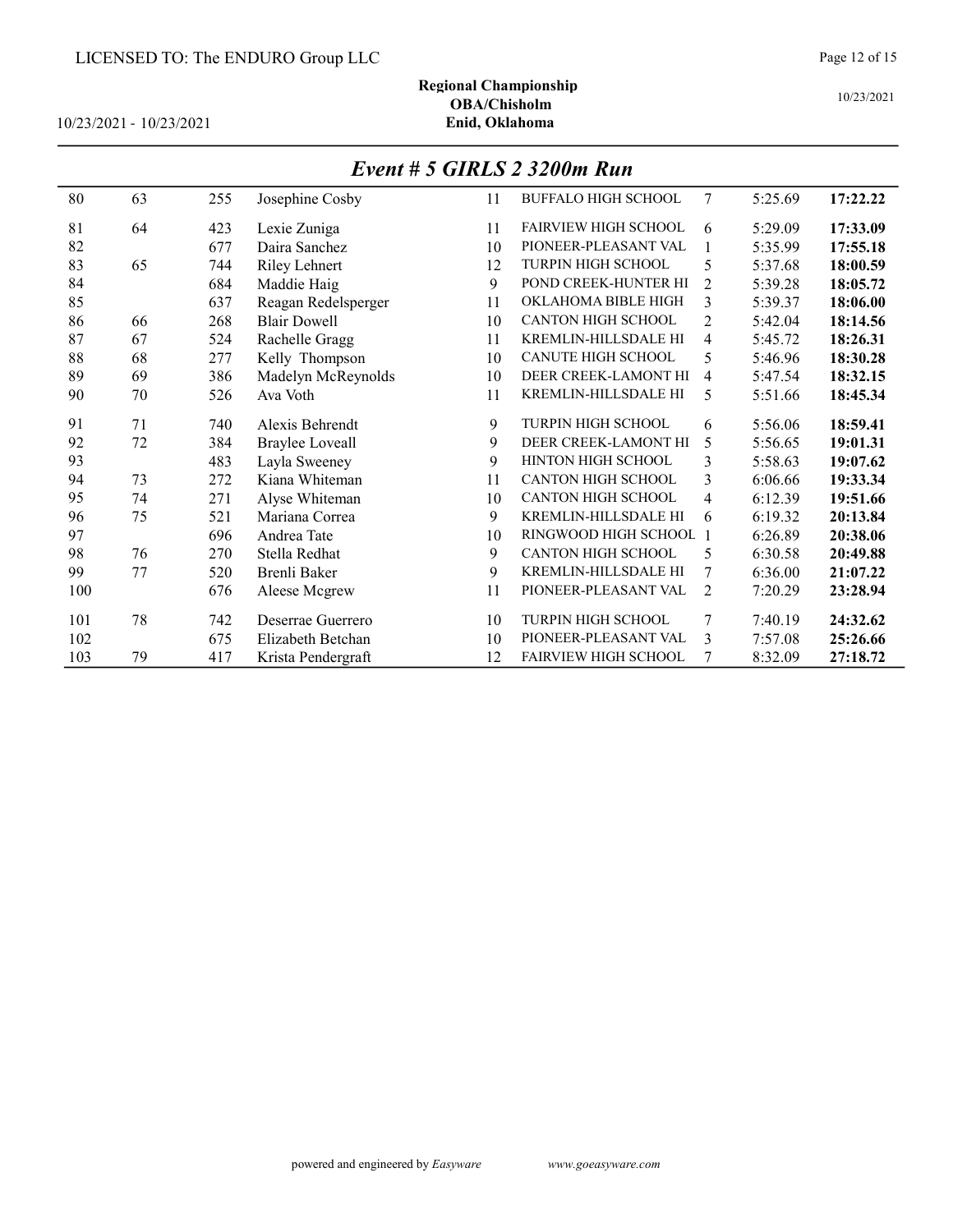$10/23/2021 - 10/23/2021$ 

| Event # 6 BOYS 2 5Km Run |
|--------------------------|
|--------------------------|

| <b>PLACE</b>            |                                      | <b>TEAM</b>              | <b>SCORE</b>                       | <b>SCORERS</b>          | <b>DISPLACERS</b>                            | TOP <sub>5</sub><br><b>TOTAL</b> | TOP <sub>5</sub><br><b>AVG/KM</b> | TOP <sub>5</sub><br>AVG | TOP <sub>5</sub><br><b>SPLIT</b> |
|-------------------------|--------------------------------------|--------------------------|------------------------------------|-------------------------|----------------------------------------------|----------------------------------|-----------------------------------|-------------------------|----------------------------------|
| $\mathbf{1}$            | HOOKER HIGH SCHOOL                   |                          | 47                                 | $2 - 3 - 10 - 15 - 17$  | 18-43                                        | 1:36:52                          | 4:10.80                           | 19:22.49                | 2:09                             |
| 2                       | TIMBERLAKE HIGH SCHO                 |                          | 65                                 | $4 - 5 - 8 - 21 - 27$   | 31-44                                        | 1:39:20                          | 3:58.40                           | 19:52.00                | 1:55                             |
| 3                       | KREMLIN-HILLSDALE HI                 |                          | 104                                | $6 - 14 - 25 - 29 - 30$ | 32-34                                        | 1:42:08                          | 5:18.72                           | 20:25.67                | 1:49                             |
| 4                       | OKLAHOMA BIBLE HIGH                  |                          | 119                                | 1-20-26-35-37           | 38-53                                        | 1:42:11                          | 4:05.22                           | 20:26.12                | 3:12                             |
| 5                       | HAMMON HIGH SCHOOL                   |                          | 143                                | 9-22-23-40-49           | 50                                           | 1:46:05                          | 4:14.59                           | 21:12.98                | 3:33                             |
| 6                       | LAVERNE HIGH SCHOOL                  |                          | 151                                | 19-24-33-36-39          | 48                                           | 1:45:43                          | 4:28.99                           | 21:08.53                | 1:09                             |
| 7                       | MOORELAND HIGH SCHOO                 |                          | 151                                | 11-16-28-45-51          | 61                                           | 1:46:31                          | 4:43.25                           | 21:18.11                | 3:25                             |
|                         | <b>BUFFALO HIGH SCHOOL</b>           |                          | 176                                |                         | $62 - 63$                                    |                                  |                                   |                         | 5:47                             |
| 8                       |                                      |                          |                                    | 7-13-46-52-58           |                                              | 1:50:25                          | 4:52.46                           | 22:05.00                |                                  |
| 9                       | PIONEER-PLEASANT VAL                 |                          | 237                                | 12-47-55-59-64          |                                              | 2:04:19                          | 4:58.34                           | 24:51.73                | 12:16                            |
| 10                      | GOODWELL-TEXHOMA HIG                 |                          | 250                                | 41-42-54-56-57          | 60                                           | 1:56:59                          | 4:34.08                           | 23:23.88                | 2:54                             |
| <b>PLACE</b>            | <b>OVERALL SCORE</b><br><b>PLACE</b> | <b>BIB</b><br><b>NUM</b> | <b>NAME</b>                        | AGE<br><b>GRADE</b>     | <b>TEAM</b>                                  |                                  | <b>PLACE ON</b><br><b>TEAM</b>    | <b>AVG/KM</b>           | <b>TIME</b>                      |
| 1                       | 1                                    | 644                      | Matthew Smith                      | 12                      | OKLAHOMA BIBLE HIGH                          |                                  | $\mathbf{1}$                      | 3:36.98                 | 18:04.94                         |
| $\overline{c}$          | $\overline{c}$                       | 497                      | <b>Israel Ramos</b>                | 10                      | HOOKER HIGH SCHOOL                           |                                  | $\mathbf{1}$                      | 3:40.30                 | 18:21.50                         |
| 3                       | 3                                    | 494                      | Elijah Gribble                     | 10                      | HOOKER HIGH SCHOOL                           |                                  | $\overline{2}$                    | 3:41.21                 | 18:26.09                         |
| $\overline{\mathbf{4}}$ | 4                                    | 728                      | Jack Mccoy                         | 12                      | TIMBERLAKE HIGH SCHO                         |                                  | $\mathbf{1}$                      | 3:48.77                 | 19:03.88                         |
| 5                       | 5                                    | 730                      | Alec Ullrich                       | 10                      | TIMBERLAKE HIGH SCHO                         |                                  | $\overline{2}$                    | 3:49.86                 | 19:09.34                         |
| 6                       | 6                                    | 529                      | Harris Keithly                     | 11                      | KREMLIN-HILLSDALE HI                         |                                  | 1                                 | 3:50.75                 | 19:13.75                         |
| $\sqrt{ }$              | $\overline{7}$                       | 264                      | Kayden Carter                      | 10                      | <b>BUFFALO HIGH SCHOOL</b>                   |                                  | $\mathbf{1}$                      | 3:52.58                 | 19:22.91                         |
| $\,$ 8 $\,$<br>9        | 8<br>9                               | 725                      | Payton Glenn                       | 10                      | TIMBERLAKE HIGH SCHO<br>HAMMON HIGH SCHOOL   |                                  | 3                                 | 3:54.40                 | 19:32.00                         |
| 10                      |                                      | 459<br>234               | Trey Torrance<br>Cooper Mitchell   | 12<br>11                | <b>BALKO HIGH SCHOOL</b>                     |                                  | 1<br>1                            | 3:54.80<br>3:55.05      | 19:34.03<br>19:35.28             |
|                         |                                      |                          |                                    |                         |                                              |                                  |                                   |                         |                                  |
| 11                      | 10                                   | 492                      | Axel Fernandez                     | 11                      | HOOKER HIGH SCHOOL                           |                                  | 3                                 | 3:55.49                 | 19:37.47                         |
| 12                      | 11                                   | 604                      | Trevor Elwood                      | 10                      | MOORELAND HIGH SCHOC 1                       |                                  |                                   | 3:56.65                 | 19:43.28                         |
| 13                      | 12                                   | 682                      | Samuel Vasquez                     | 10                      | PIONEER-PLEASANT VAL<br>FT. SUPPLY HIGH SCHO |                                  | 1                                 | 3:57.35                 | 19:46.78                         |
| 14<br>15                | 13                                   | 435<br>265               | Dash Garton<br>Gavin Gore          | 10<br>10                | <b>BUFFALO HIGH SCHOOL</b>                   |                                  | $\mathbf{1}$<br>$\overline{2}$    | 3:57.89<br>3:58.16      | 19:49.47<br>19:50.81             |
| 16                      | 14                                   | 527                      | Maddox Allison                     | 9                       | KREMLIN-HILLSDALE HI                         |                                  | $\overline{2}$                    | 3:58.61                 | 19:53.06                         |
| 17                      | 15                                   | 495                      | Ulisses Jimenez                    | 9                       | HOOKER HIGH SCHOOL                           |                                  | $\overline{4}$                    | 3:59.23                 | 19:56.15                         |
| 18                      | 16                                   | 605                      | Edgar Lucero                       | 11                      | MOORELAND HIGH SCHOC 2                       |                                  |                                   | 4:03.24                 | 20:16.22                         |
| 19                      |                                      | 401                      | Mason Boger                        | 11                      | DRUMMOND HIGH SCHOO 1                        |                                  |                                   | 4:04.94                 | 20:24.72                         |
| 20                      |                                      | 289                      | Gage Bedick                        | 9                       | <b>CASHION HIGH SCHOOL</b>                   |                                  | 1                                 | 4:06.02                 | 20:30.12                         |
| 21                      | 17                                   | 496                      | Alejandro Perez                    | 9                       | HOOKER HIGH SCHOOL                           |                                  | 5                                 | 4:06.25                 | 20:31.28                         |
| 22                      | 18                                   | 493                      | Zahid Fernandez                    | 9                       | HOOKER HIGH SCHOOL                           |                                  | 6                                 | 4:06.36                 | 20:31.84                         |
| 23                      | 19                                   | 542                      | Jonathan Guajardo                  | 10                      | LAVERNE HIGH SCHOOL                          |                                  | 1                                 | 4:06.58                 | 20:32.93                         |
| 24                      | 20                                   | 645                      | <b>Brendon Tubbs</b>               | 10                      | OKLAHOMA BIBLE HIGH                          |                                  | $\overline{2}$                    | 4:06.67                 | 20:33.37                         |
| 25                      | 21                                   | 731                      | Kaleb Wear                         | 9                       | TIMBERLAKE HIGH SCHO                         |                                  | $\overline{4}$                    | 4:07.05                 | 20:35.28                         |
| 26                      | 22                                   | 458                      | Alex Little                        | 12                      | HAMMON HIGH SCHOOL                           |                                  | 2                                 | 4:08.30                 | 20:41.50                         |
| 27                      | 23                                   | 455                      | Lathan Grabeal<br>Marcos Delatorre | 12                      | HAMMON HIGH SCHOOL<br>LAVERNE HIGH SCHOOL    |                                  | 3<br>$\overline{2}$               | 4:10.91                 | 20:54.56                         |
| 28<br>29                | 24<br>25                             | 541<br>530               | Cheyenne Moore                     | 9<br>10                 | KREMLIN-HILLSDALE HI                         |                                  | 3                                 | 4:10.98<br>4:11.04      | 20:54.93<br>20:55.24             |
| 30                      | 26                                   | 639                      | Graydon Bruyn                      | 9                       | OKLAHOMA BIBLE HIGH                          |                                  | 3                                 | 4:11.59                 | 20:57.96                         |
|                         |                                      |                          |                                    |                         |                                              |                                  |                                   |                         |                                  |
| 31                      | 27                                   | 727                      | Merric Judd                        | 11                      | TIMBERLAKE HIGH SCHO                         |                                  | - 5                               | 4:11.90                 | 20:59.53                         |
| 32<br>33                | 28                                   | 606                      | Jaxon Mouser                       | 10                      | MOORELAND HIGH SCHOC 3                       |                                  |                                   | 4:11.97                 | 20:59.87                         |
|                         | 29                                   | 531                      | Casen Purdy                        | 9                       | KREMLIN-HILLSDALE HI                         |                                  | 4                                 | 4:12.56                 | 21:02.81                         |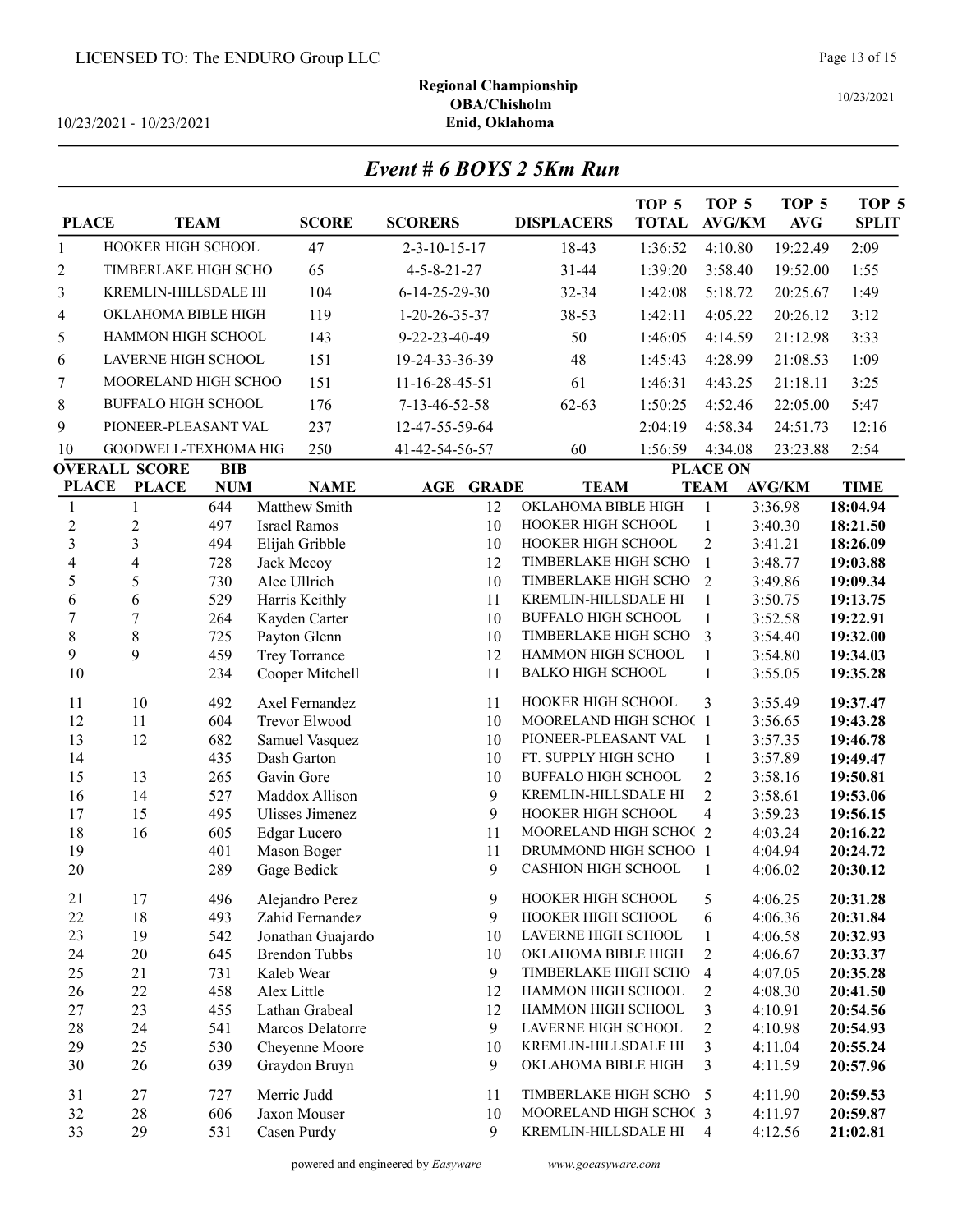# Regional Championship OBA/Chisholm<br>Enid, Oklahoma

10/23/2021 - 10/23/2021

# Event # 6 BOYS 2 5Km Run

| 34     | 30 | 532 | Wade Ratzliff                 | 9            | KREMLIN-HILLSDALE HI       | 5                        | 4:12.70 | 21:03.52 |
|--------|----|-----|-------------------------------|--------------|----------------------------|--------------------------|---------|----------|
| 35     | 31 | 729 | <b>Chase Pierce</b>           | 10           | TIMBERLAKE HIGH SCHO       | 6                        | 4:13.75 | 21:08.75 |
| 36     | 32 | 533 | Landon Schultz                | 10           | KREMLIN-HILLSDALE HI       | 6                        | 4:14.73 | 21:13.69 |
| 37     | 33 | 540 | Angel Alba                    | 10           | LAVERNE HIGH SCHOOL        | $\overline{\mathbf{3}}$  | 4:15.03 | 21:15.15 |
| 38     | 34 | 528 | David Granberg                | 9            | KREMLIN-HILLSDALE HI       | 7                        | 4:15.12 | 21:15.62 |
| 39     | 35 | 643 | Eric Smith                    | 9            | OKLAHOMA BIBLE HIGH        | $\overline{4}$           | 4:15.32 | 21:16.62 |
| 40     | 36 | 543 | Royce Henricks                | 9            | LAVERNE HIGH SCHOOL        | $\overline{4}$           | 4:15.44 | 21:17.21 |
|        |    |     |                               |              |                            |                          |         |          |
| 41     | 37 | 642 | Eli Litchy                    | 10           | OKLAHOMA BIBLE HIGH        | 5                        | 4:15.55 | 21:17.75 |
| 42     |    | 238 | <b>Brant Osborn</b>           | 12           | <b>BEAVER HIGH SCHOOL</b>  | 1                        | 4:16.08 | 21:20.43 |
| 43     | 38 | 640 | Jacob Buller                  | 9            | OKLAHOMA BIBLE HIGH        | 6                        | 4:19.75 | 21:38.75 |
| 44     | 39 | 545 | Anthony Salgado               | 12           | LAVERNE HIGH SCHOOL        | 5                        | 4:20.49 | 21:42.47 |
| 45     | 40 | 457 | Joshua Land                   | 12           | HAMMON HIGH SCHOOL         | $\overline{\mathcal{A}}$ | 4:21.49 | 21:47.47 |
| 46     |    | 430 | Avery Butler                  | 9            | FRONTIER HIGH SCHOOL       | $\mathbf{1}$             | 4:21.55 | 21:47.78 |
| 47     |    | 278 | Jaxon Beck                    | 9            | CANUTE HIGH SCHOOL         | $\mathbf{1}$             | 4:22.03 | 21:50.15 |
| 48     | 41 | 449 | Mason Taylor                  | 9            | GOODWELL-TEXHOMA HI(1      |                          | 4:22.73 | 21:53.66 |
| 49     | 42 | 451 | Nathanial Velasquez           | 11           | GOODWELL-TEXHOMA HI(2      |                          | 4:23.43 | 21:57.18 |
| 50     | 43 | 498 | Slade Stalder                 | 9            | HOOKER HIGH SCHOOL         | 7                        | 4:24.81 | 22:04.09 |
| 51     |    | 279 | Aiden Brown                   | 12           | CANUTE HIGH SCHOOL         | $\overline{c}$           | 4:25.89 | 22:09.47 |
| 52     |    | 237 | Jess Brown                    | 10           | <b>BEAVER HIGH SCHOOL</b>  | $\overline{2}$           | 4:25.95 | 22:09.78 |
| 53     |    | 402 | Hudson King                   | 11           | DRUMMOND HIGH SCHOO 2      |                          | 4:26.42 | 22:12.12 |
| 54     | 44 | 726 | JJ Pippin                     | 12           | TIMBERLAKE HIGH SCHO       | $7\phantom{.0}$          | 4:26.80 | 22:14.00 |
| 55     |    | 291 | Colyn Sodowsky                | $10\,$       | <b>CASHION HIGH SCHOOL</b> | $\overline{2}$           | 4:27.56 | 22:17.84 |
| 56     | 45 | 603 | <b>Jackson Crotts</b>         | 9            | MOORELAND HIGH SCHOC 4     |                          | 4:28.45 | 22:22.25 |
| 57     | 46 | 263 | Jackson Buss                  | 11           | <b>BUFFALO HIGH SCHOOL</b> | 3                        | 4:30.41 | 22:32.06 |
| 58     |    | 699 | <b>Grady Stocking</b>         | 12           | SHARON-MUTUAL HIGH S       | $\mathbf{1}$             | 4:32.61 | 22:43.06 |
| 59     | 47 | 678 | Santiago De La Torre          | 10           | PIONEER-PLEASANT VAL       | $\overline{2}$           | 4:33.64 | 22:48.22 |
| 60     | 48 | 544 | <b>Edmilson Perez Carreto</b> | 9            | LAVERNE HIGH SCHOOL        | 6                        | 4:35.16 | 22:55.84 |
|        |    |     |                               |              |                            |                          |         |          |
| 61     |    | 436 | Alain PlatteauDiaz            | 11           | FT. SUPPLY HIGH SCHO       | 2                        | 4:35.31 | 22:56.59 |
| 62     | 49 | 456 | Cleat Ivey                    | 10           | HAMMON HIGH SCHOOL         | 5                        | 4:37.47 | 23:07.38 |
| 63     |    | 427 | Allen Waggoner                | 11           | FAIRVIEW HIGH SCHOOL       | 1                        | 4:37.64 | 23:08.24 |
| 64     | 50 | 454 | Christian Flowers             | 10           | HAMMON HIGH SCHOOL         | 6                        | 4:37.72 | 23:08.62 |
| 65     | 51 | 602 | Chris Ainsworth               | 12           | MOORELAND HIGH SCHOC 5     |                          | 4:37.78 | 23:08.93 |
| 66     |    | 484 | James Wingfield               | 10           | HINTON HIGH SCHOOL         | 1                        | 4:40.81 | 23:24.09 |
| 67     | 52 | 261 | Cole Brooks                   | 11           | <b>BUFFALO HIGH SCHOOL</b> | 4                        | 4:41.76 | 23:28.84 |
| 68     |    | 290 | Paul Robles                   | 12           | <b>CASHION HIGH SCHOOL</b> | 3                        | 4:42.65 | 23:33.25 |
| 69     |    | 685 | Gabe Jones                    | $\mathbf{9}$ | POND CREEK-HUNTER HI       | $\mathbf{1}$             | 4:43.08 | 23:35.41 |
| 70     | 53 | 641 | Creighton Hofen               | 11           | OKLAHOMA BIBLE HIGH        | 7                        | 4:45.16 | 23:45.84 |
| 71     | 54 | 448 | Adrian Slaughter              | 10           | GOODWELL-TEXHOMA HI( 3     |                          | 4:47.40 | 23:57.00 |
| $72\,$ | 55 | 681 | Eduardo Vargas                | 10           | PIONEER-PLEASANT VAL       | 3                        | 4:48.69 | 24:03.47 |
| 73     |    | 239 | Cavan Rigdon                  | 10           | <b>BEAVER HIGH SCHOOL</b>  | 3                        | 4:49.51 | 24:07.59 |
| 74     | 56 | 450 | Parker Tharp                  | 10           | GOODWELL-TEXHOMA HI( 4     |                          | 4:52.73 | 24:23.69 |
| 75     | 57 | 446 | Payton Lankford               | 12           | GOODWELL-TEXHOMA HI( 5     |                          | 4:57.58 | 24:47.91 |
| 76     | 58 | 266 | Jace Harland                  | 10           | <b>BUFFALO HIGH SCHOOL</b> | 5                        | 5:02.08 | 25:10.41 |
| 77     | 59 | 680 | Joshua Park                   | 10           | PIONEER-PLEASANT VAL       | 4                        | 5:07.35 | 25:36.78 |
| 78     | 60 | 447 | Grayson McGlasson             | 10           | GOODWELL-TEXHOMA HI( 6     |                          | 5:07.40 | 25:37.00 |
| 79     |    | 434 | Mason Colvard                 | 11           | FT. SUPPLY HIGH SCHO       | 3                        | 5:18.94 | 26:34.72 |
| $80\,$ | 61 | 608 | Gavin Strunk                  | 12           | MOORELAND HIGH SCHOC 6     |                          | 5:20.26 | 26:41.31 |
|        |    |     |                               |              |                            |                          |         |          |
| 81     |    | 285 | Perin Petzoldt                | 9            | CARNEY HIGH SCHOOL         | 1                        | 5:20.73 | 26:43.69 |
| 82     | 62 | 267 | Adriano Lopez                 | 10           | <b>BUFFALO HIGH SCHOOL</b> | 6                        | 5:24.28 | 27:01.41 |
|        |    |     |                               |              |                            |                          |         |          |